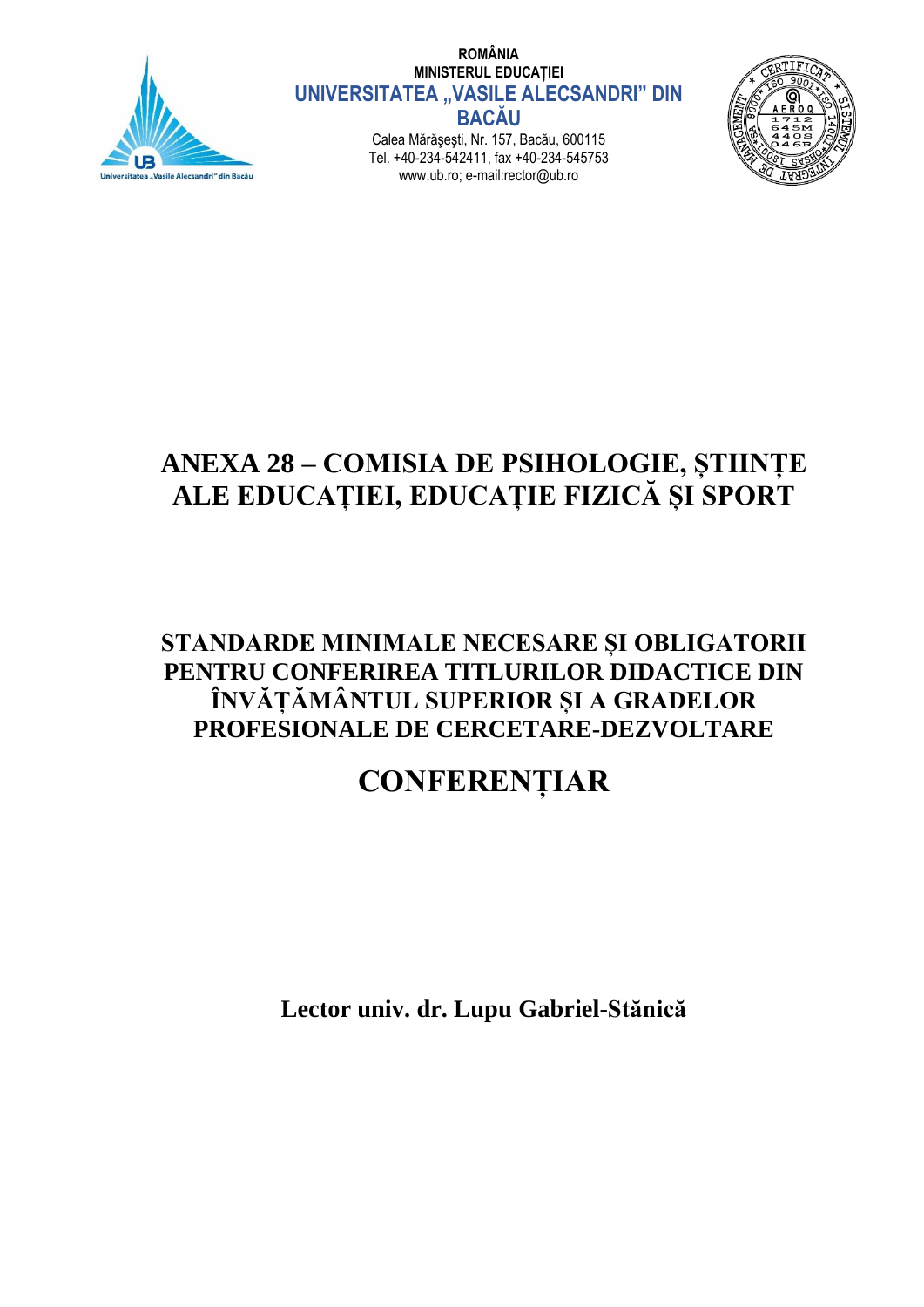#### **A 1. Realizări științifice**

| Indic          | Denumirea indicatorului                                                                                                                                     | Punctaj             | Unitatea de | Verificare |
|----------------|-------------------------------------------------------------------------------------------------------------------------------------------------------------|---------------------|-------------|------------|
| ator           |                                                                                                                                                             |                     | măsură      | punctaj    |
|                |                                                                                                                                                             |                     |             | comisie    |
|                | Realizări științifice semnificative în calitate de autor principal                                                                                          |                     |             |            |
| I <sub>1</sub> | Contribuții in extenso de tip article sau review, publicate în reviste indexate                                                                             | $3 + (3 \times IF)$ | Articol     |            |
|                | în Web of Science (ISI), al căror IF este mai mare sau egal cu $p$ , realizate în                                                                           | 19.581 $p$          |             |            |
|                | calitate de autor principal                                                                                                                                 |                     |             |            |
| 1.             | "Out-of-School Sports Participation Is Positively Associated with Physical                                                                                  | $3 + (3x)$          |             |            |
|                | Literacy, but What about Physical Education? A Cross-Sectional Gender-                                                                                      | $2.863 =$           |             |            |
|                | Stratified Analysis during the COVID-19 Pandemic among High-School                                                                                          | 11.589              |             |            |
|                | Adolescents", Children, Volume 9, Issue 5, Article number: 753, 2022; ISSN:                                                                                 |                     |             |            |
|                | 227-9067,                                                                                                                                                   |                     |             |            |
|                | <b>DOI:</b> https://doi.org/10.3390/children9050753.                                                                                                        |                     |             |            |
|                | WOS: 000801601800001                                                                                                                                        |                     |             |            |
|                | PubMed ID: 35626930<br>Indexed in:                                                                                                                          |                     |             |            |
|                | Scopus, Web of Sciences, PubMed, PMC, CNKI, DOAJ, EBSCO, Gale, J-                                                                                           |                     |             |            |
|                | Gate, OpenAIRE, ProQuest, SafetyLit.                                                                                                                        |                     |             |            |
|                | Available at:                                                                                                                                               |                     |             |            |
|                | https://www.mdpi.com/2227-9067/9/5/753/htm                                                                                                                  |                     |             |            |
|                | https://www.webofscience.com/wos/woscc/full-                                                                                                                |                     |             |            |
|                | record/WOS:000801601800001                                                                                                                                  |                     |             |            |
|                | Autori: Mirela Sunda, Barbara Gilic, Damir Sekulic, Radenko Matic, Patrik                                                                                   |                     |             |            |
|                | Drid, Dan Iulian Alexe, Gheorghe Gabriel Cucui, Gabriel Stanica Lupu                                                                                        |                     |             |            |
| 2.             | "Effect of the French Contrast Method on Explosive Strength and Kine-                                                                                       | $3 + (3 x)$         | Articol     |            |
|                | matic Parameters of the Triple Jump Among Female College Athletes",                                                                                         | $1.664 =$           |             |            |
|                | Journal of Human Kinetics: Section III - Sports Training, Volume 69, p. 225-                                                                                | 7.992               |             |            |
|                | 230, 2019; ISSN: 1640-5544, eISSN: 1899-7562.                                                                                                               |                     |             |            |
|                | <b>DOI:</b> https://doi.org/10.2478/hukin-2019-0047.                                                                                                        |                     |             |            |
|                | WOS: 000491222600021.                                                                                                                                       |                     |             |            |
|                | Indexed in:                                                                                                                                                 |                     |             |            |
|                | Web of Science, PubMed, Index Copernicus, Embase/Excerpta Medica,                                                                                           |                     |             |            |
|                | Journal Citation Reports/Science Edition, SPONET Data base, SCI, EBSCO.                                                                                     |                     |             |            |
|                | Available at:                                                                                                                                               |                     |             |            |
|                | http://johk.pl/files/10078-69-2019-v69-2019-21.pdf                                                                                                          |                     |             |            |
|                | https://www.webofscience.com/wos/woscc/full-                                                                                                                |                     |             |            |
|                | record/WOS:000491222600021                                                                                                                                  |                     |             |            |
|                | Autori: Naglaa Elbadry, Amr Hamza, Przemyslaw Pietraszewski, Dan Iulian                                                                                     |                     |             |            |
| <b>I2</b>      | Alexe, Gabriel Lupu.                                                                                                                                        | $3 + IF$            | Articol     |            |
|                | Contribuții in extenso de tip article sau review, publicate în reviste indexate<br>în Web of Science (ISI), al căror IF este mai mic decât p sau în reviste |                     |             |            |
|                | neindexate Web of Science (IF = 0), dar indexate în cel puțin două baze de                                                                                  | 45p                 |             |            |
|                | date internaționale recunoscute, din care în cel puțin una se regăsește în                                                                                  |                     |             |            |
|                | format in extenso (full-text), realizate în calitate de autor principal                                                                                     |                     |             |            |
| 1.             | "Nutritional supplements and their use weights amongst the amateur bo-                                                                                      | $\mathfrak{Z}$      |             |            |
|                | dybuilders", Bulletin of the Transilvania University of Brașov Series IX: Sci-                                                                              |                     |             |            |
|                | ences of Human Kinetics, Volume 14, Issue 1, p. 217-224, 2021; ISSN                                                                                         |                     |             |            |
|                | (print): 2344-2026, ISSN (CD-ROM): 2344-2026.                                                                                                               |                     |             |            |
|                | DOI: https://doi.org/10.31926/but.shk.2021.14.63.1.28.                                                                                                      |                     |             |            |
|                | Indexed in:                                                                                                                                                 |                     |             |            |
|                | EBSCO, Erih Plus, ProQuest, DOAJ, Crossref, EZD, WorldCat.                                                                                                  |                     |             |            |
|                | Available at:                                                                                                                                               |                     |             |            |
|                | http://webbut.unitbv.ro/index.php/Series IX/article/view/409/346                                                                                            |                     |             |            |
|                | https://www.proquest.com/docview/2569415719/fulltextPDF/125E1EB3BC                                                                                          |                     |             |            |
|                | D94E39PQ/1?accountid=136808                                                                                                                                 |                     |             |            |
|                | https://search.cross-                                                                                                                                       |                     |             |            |
|                | ref.org/?from_ui=&q=10.31926%2Fbut.shk.2021.14.63.1.28                                                                                                      |                     |             |            |
|                | Autor: Gabriel Stănică Lupu                                                                                                                                 |                     |             |            |
| 2.             | "Study on the attractiveness of the physical education class for middle                                                                                     | 3                   |             |            |
|                | school students", Bulletin of the Transilvania University of Brașov Series IX:                                                                              |                     |             |            |
|                | Sciences of Human Kinetics, Volume 13, Issue 1, p. 165-172, 2020; ISSN                                                                                      |                     |             |            |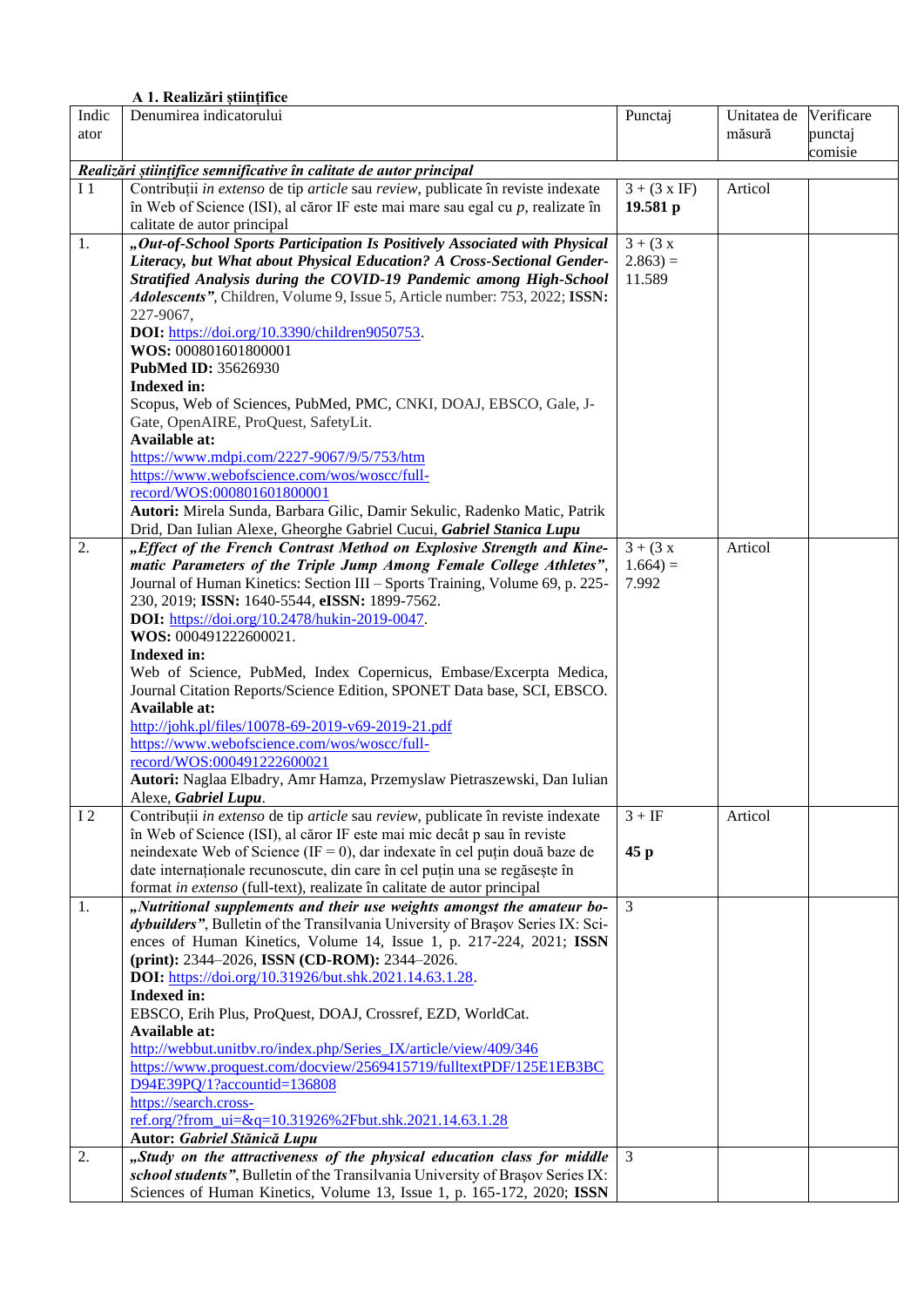|    | (print): 2344–2026, ISSN (CD-ROM): 2344–2026.                                                          |   |  |
|----|--------------------------------------------------------------------------------------------------------|---|--|
|    | <b>DOI:</b> https://doi.org/10.31926/but.shk.2020.13.62.1.21.                                          |   |  |
|    | <b>Indexed in:</b>                                                                                     |   |  |
|    | EBSCO, Erih Plus, ProQuest, DOAJ, Crossref, EZD, WorldCat.                                             |   |  |
|    | Available at:                                                                                          |   |  |
|    | http://webbut.unitbv.ro/index.php/Series_IX/article/view/182/129                                       |   |  |
|    | https://www.proquest.com/docview/2433403120/fulltextPDF/5F139DFF8D                                     |   |  |
|    | 7B4C85PQ/1?accountid=136808                                                                            |   |  |
|    | https://doaj.org/article/cf0b5a68be094395986c48d29c56a4eb                                              |   |  |
|    | https://search.cross-                                                                                  |   |  |
|    | ref.org/?q=10.31926%2Fbut.shk.2020.13.62.1.21&from_ui=yes                                              |   |  |
|    | Autor: Gabriel Stănică Lupu                                                                            |   |  |
| 3. | "The Assessment of Work Capacity in Untrained Adults", Bulletin of the                                 | 3 |  |
|    | Transilvania University of Brașov Series IX: Sciences of Human Kinetics,                               |   |  |
|    | Volume 13, Issue 2, p. 187-192, 2020; ISSN (print): 2344-2026, ISSN (CD-                               |   |  |
|    | ROM): 2344-2026.                                                                                       |   |  |
|    | DOI: https://doi.org/10.31926/but.shk.2020.13.62.2.24.                                                 |   |  |
|    | <b>Indexed in:</b>                                                                                     |   |  |
|    | EBSCO, Erih Plus, ProQuest, DOAJ, Crossref, EZD, WorldCat.                                             |   |  |
|    | <b>Available at:</b>                                                                                   |   |  |
|    |                                                                                                        |   |  |
|    | http://webbut.unitbv.ro/index.php/Series_IX/article/view/149/97                                        |   |  |
|    | https://www.proquest.com/doc-                                                                          |   |  |
|    | view/2492714378/fulltextPDF/58A7A23EC5BA4E95PQ/1?accoun-                                               |   |  |
|    | tid=136808                                                                                             |   |  |
|    | https://search.crossref.org/?q=10.31926%2Fbut.shk.2020.13.62.2.24&from                                 |   |  |
|    | $ui=ves$                                                                                               |   |  |
|    | Autori: Mihaela Alina Cristuță, Gabriel Stănică Lupu                                                   |   |  |
| 4. | "Observational study regarding the body mass index in adults", University                              | 3 |  |
|    | Annals, Series Physical Education and Sport / Science, movement and health,                            |   |  |
|    | Volume XIX, Issue 2 Supplement, p. 192-197, 2019; ISSN: 1224-7359 /                                    |   |  |
|    | ISSN-L: 2285-777X, ISSN online: 2285-7788.                                                             |   |  |
|    | $DOI: -$                                                                                               |   |  |
|    |                                                                                                        |   |  |
|    |                                                                                                        |   |  |
|    | <b>Indexed in:</b>                                                                                     |   |  |
|    | EBSCO, Index Copernicus, DOAJ, Gale Cengage Learning, Scipio, Erih Plus.                               |   |  |
|    | Available at:                                                                                          |   |  |
|    | https://analefefs.ro/anale-fefs/2019/i2suplement/pe-au-                                                |   |  |
|    | tori/CRISTU%C8%9A%C4%82 MIHAELA ALINA LUPU GA-                                                         |   |  |
|    | <b>BRIEL.PDF</b>                                                                                       |   |  |
|    | https://go.gale.com/ps/retrieve.do?tabID=T002&resultListType=RE-                                       |   |  |
|    | SULT LIST&searchResultsType=SingleTab&hitCount=15&sear-                                                |   |  |
|    | chType=BasicSearchForm&currentPosition=5&do-                                                           |   |  |
|    | cId=GALE%7CA626122154&docType=Report&sort=Relevance&con-                                               |   |  |
|    | tentSegment=ZONE-Exclude-FT&prodId=AONE&pageNum=1&con-                                                 |   |  |
|    | tentSet=GALE%7CA626122154&searchId=R3&userGro-                                                         |   |  |
|    | upName=anon%7E442ef16c&inPS=true                                                                       |   |  |
|    | Autori: Mihaela Alina Cristuță, Gabriel Stănică Lupu                                                   |   |  |
| 5. | "Study regarding the practicing of competitional fitness and the material                              | 3 |  |
|    | resources of specialised units from Bacău city", Bulletin of the Transilvania                          |   |  |
|    | University of Brașov Series IX: Sciences of Human Kinetics, Volume 11, Is-                             |   |  |
|    | sue 1, p. 51-56, 2018; ISSN (print): 2344-2026, ISSN (CD-ROM): 2344-                                   |   |  |
|    | 2026.                                                                                                  |   |  |
|    | DOI: -                                                                                                 |   |  |
|    | Indexed in:                                                                                            |   |  |
|    | EBSCO, Erih Plus, ProQuest, DOAJ, Crossref, EZD, WorldCat.                                             |   |  |
|    | Available at:                                                                                          |   |  |
|    | http://webbut2.unitbv.ro/BU2018/Se-                                                                    |   |  |
|    | ries%20IX/2018/BULETIN%20I%20PDF/06_LUPU.pdf                                                           |   |  |
|    | https://www.proquest.com/docview/2116609469/fulltextPDF/AC0ADDBA6                                      |   |  |
|    | 9D54579PQ/1?accountid=136808                                                                           |   |  |
|    |                                                                                                        |   |  |
|    | https://doaj.org/article/18b56589d4874531aca649a1f9753546                                              |   |  |
| 6. | Autor: Gabriel Stănică Lupu<br>"The importance of muscle strengthening in treating disc-caused lumbal- | 3 |  |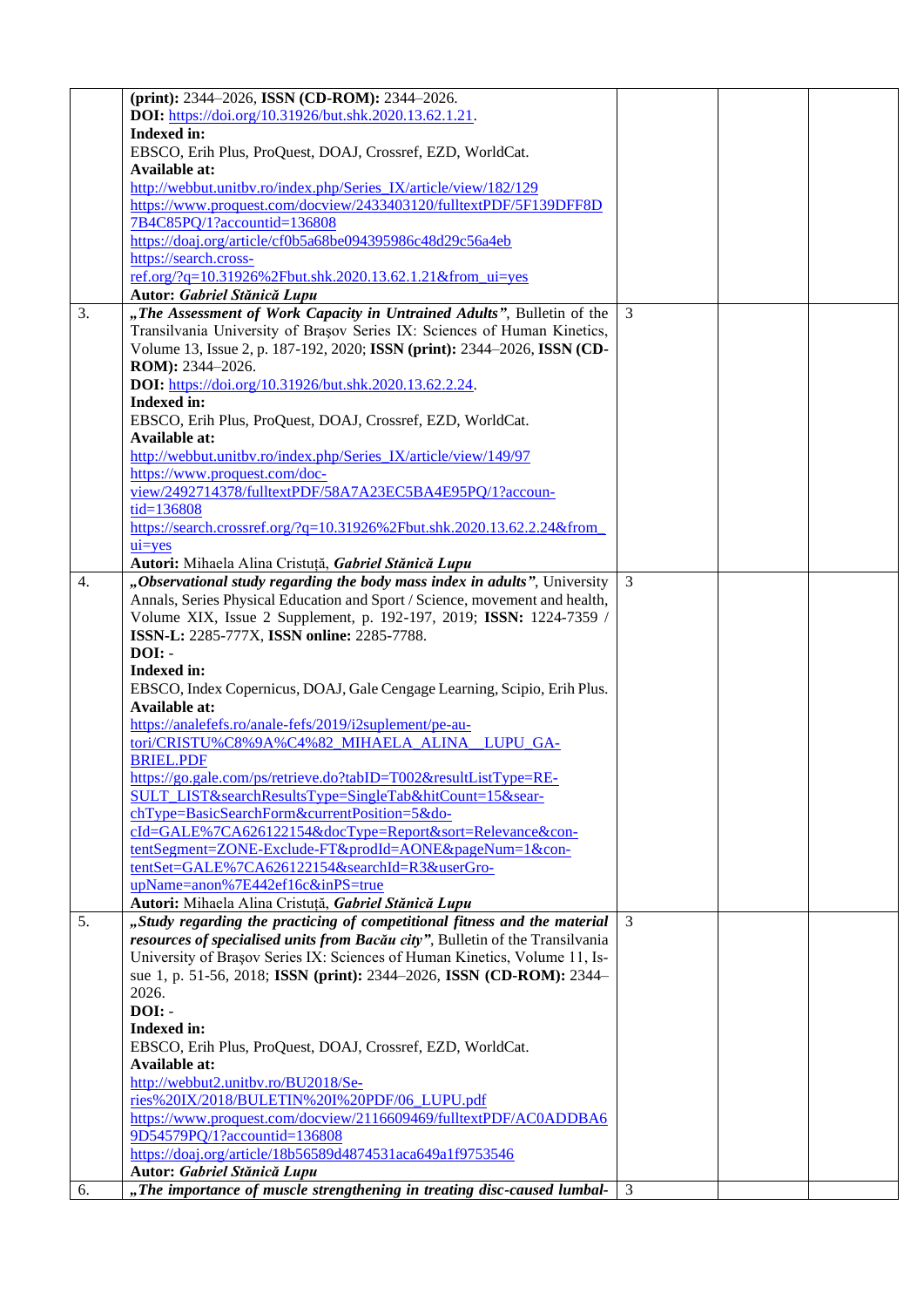|     | gias", University Annals, Series Physical Education and Sport / Science, mo-<br>vement and health, Volume XVIII, Issue 2 Supplement, p. 313-318, 2018; |   |  |
|-----|--------------------------------------------------------------------------------------------------------------------------------------------------------|---|--|
|     | ISSN: 1224-7359 / ISSN-L: 2285-777X, ISSN online: 2285-7788.                                                                                           |   |  |
|     | $DOI: -$                                                                                                                                               |   |  |
|     | Indexed in:                                                                                                                                            |   |  |
|     | EBSCO, Index Copernicus, DOAJ, Gale Cengage Learning, Scipio, Erih Plus.<br>Available at:                                                              |   |  |
|     | https://analefefs.ro/anale-fefs/2018/i2supliment/autori/LUPU_GA-                                                                                       |   |  |
|     | BRIEL STANICA POPA CRISTINA-ELENA.PDF                                                                                                                  |   |  |
|     | https://go.gale.com/ps/i.do?id=GALE%7CA570057890&sid=goo-                                                                                              |   |  |
|     | gleScholar&v=2.1⁢=r&linkac-                                                                                                                            |   |  |
|     | cess=abs&issn=2285777X&p=AONE&sw=w&userGro-                                                                                                            |   |  |
|     | upName=anon%7E442ef16c                                                                                                                                 |   |  |
|     | Autori: Gabriel Stănică Lupu, Cristina Elena Popa                                                                                                      |   |  |
| 7.  | "Psychosocial Aspects Regarding Student-Teacher Relationship in the Les-                                                                               | 3 |  |
|     | son of Physical Education", Gymnasium - Journal of Education, Sports and                                                                               |   |  |
|     | Health, Volume XVIII, Issue 1, p. 239-252, 2017; ISSN: 1453-0201, ISSN                                                                                 |   |  |
|     | online: 2344-5645.                                                                                                                                     |   |  |
|     | <b>DOI:</b> https://doi.org/10.29081/gsjesh.2017.18.1.18.                                                                                              |   |  |
|     | Indexed in:                                                                                                                                            |   |  |
|     | Index Copernicus, J-Gate, DOAJ, Ulrich's, EBSCO SPORTDiscus with Full                                                                                  |   |  |
|     | Text, ProQuest, Scipio.<br>Available at:                                                                                                               |   |  |
|     | http://www.gymnasium.ub.ro/index.php/journal/article/view/21                                                                                           |   |  |
|     | https://www.proquest.com/doc-                                                                                                                          |   |  |
|     | view/1930065681/A7E9EF507094D6APQ/1?accountid=136808                                                                                                   |   |  |
|     | <b>Autor: Gabriel Lupu</b>                                                                                                                             |   |  |
| 8.  | "The Role of Nonverbal Communication in the Teacher-pupil Relation-                                                                                    | 3 |  |
|     | ship", Procedia - Social and Behavioral Sciences, The 6th International Con-                                                                           |   |  |
|     | ference Edu World 2014 Pitești, "Education Facing Contemporary World Is-                                                                               |   |  |
|     | sues", 7th - 9th November 2014, Vol. 180, p. 543-548, 2015; ISSN: 1877-                                                                                |   |  |
|     | 0428.                                                                                                                                                  |   |  |
|     | <b>DOI:</b> http://doi.org/10.1016/j.sbspro.2015.02.157.                                                                                               |   |  |
|     | WOS: 000380497900082.                                                                                                                                  |   |  |
|     | Indexed in:                                                                                                                                            |   |  |
|     | Web of Science, SCOPUS, ScienceDirect.<br>Available at:                                                                                                |   |  |
|     | https://www.sciencedirect.com/science/article/pii/S1877042815015037                                                                                    |   |  |
|     | https://www.webofscience.com/wos/woscc/full-                                                                                                           |   |  |
|     | record/WOS:000380497900082                                                                                                                             |   |  |
|     | Autori: Tatiana Dobrescu, Gabriel Stănică Lupu                                                                                                         |   |  |
| 9.  | "Comparative Study On Sex Based On Proportionality Relationship                                                                                        | 3 |  |
|     | Between Anthropometric Measurements From Height And Frontal Plane",                                                                                    |   |  |
|     | Gymnasium - Journal of Education, Sports and Health, Volume XVI, Issue                                                                                 |   |  |
|     | 1, p. 281-292, 2015; ISSN: 1453-0201, ISSN online: 2344-5645.                                                                                          |   |  |
|     | $DOI: -$                                                                                                                                               |   |  |
|     | <b>Indexed in:</b>                                                                                                                                     |   |  |
|     | Index Copernicus, J-Gate, DOAJ, Ulrich's, EBSCO SPORTDiscus with Full                                                                                  |   |  |
|     | Text, ProQuest, Scipio.<br>Available at:                                                                                                               |   |  |
|     | http://www.gymnasium.ub.ro/index.php/journal/article/view/113                                                                                          |   |  |
|     | https://www.proquest.com/doc-                                                                                                                          |   |  |
|     | view/1761656926/fulltextPDF/1C64E6D9CC9B4BDCPQ/1?accoun-                                                                                               |   |  |
|     | tid=136808                                                                                                                                             |   |  |
|     | Autori: Mihaela Alina Cristuță, Gabriel Stănică Lupu                                                                                                   |   |  |
| 10. | "Research On The Influences Of Spinning During Human Motor Activities                                                                                  | 3 |  |
|     | <b>On Overweight Persons</b> ", Gymnasium – Journal of Education, Sports and                                                                           |   |  |
|     | Health, Volume XVI, Issue 2, p. 191-204, 2015; ISSN: 1453-0201, ISSN on-                                                                               |   |  |
|     | line: 2344-5645.                                                                                                                                       |   |  |
|     | DOI: -                                                                                                                                                 |   |  |
|     | Indexed in:                                                                                                                                            |   |  |
|     | Index Copernicus, J-Gate, DOAJ, Ulrich's, EBSCO SPORTDiscus with Full                                                                                  |   |  |
|     | Text, ProQuest, Scipio.                                                                                                                                |   |  |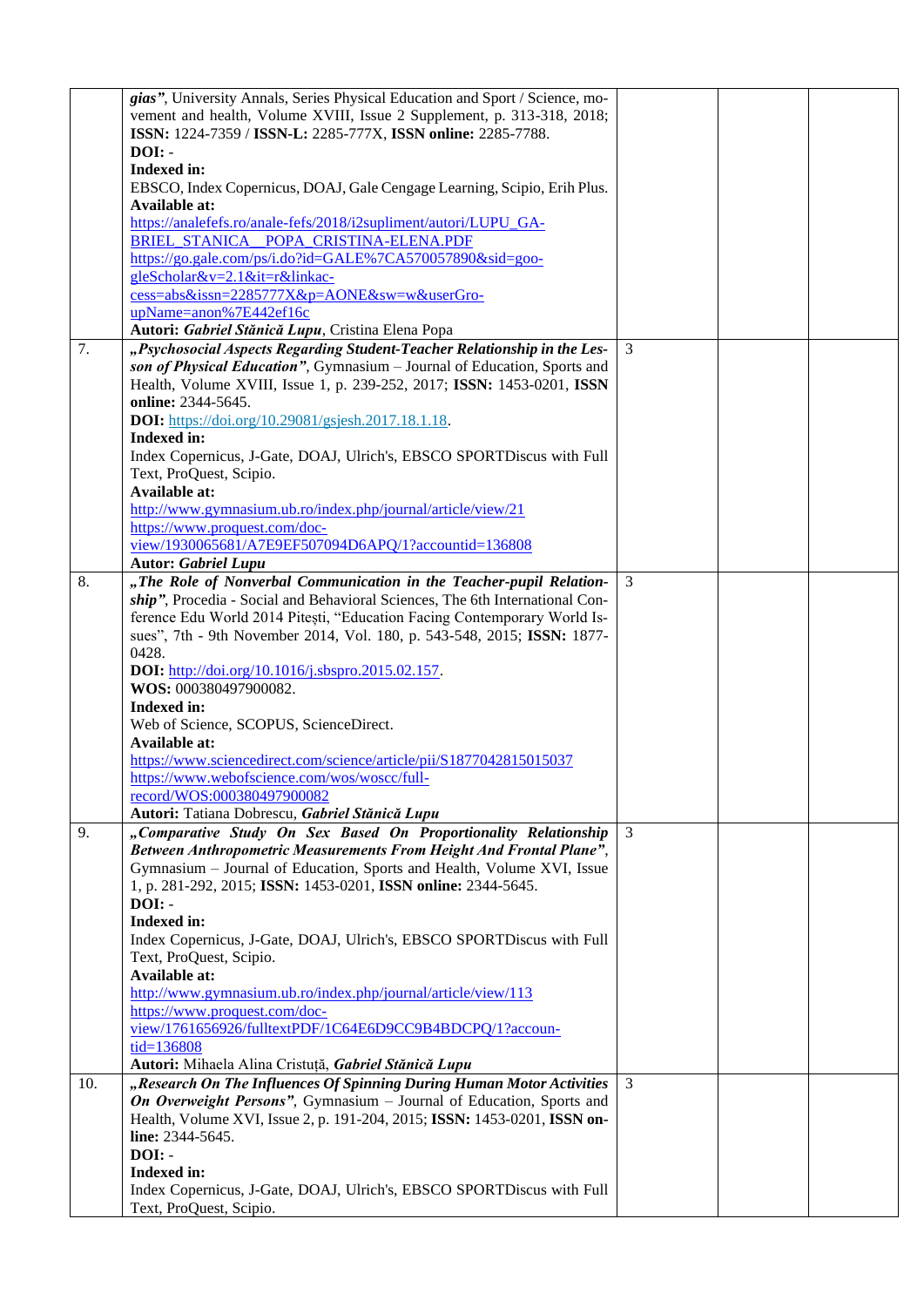|     | Available at:                                                                |                |  |
|-----|------------------------------------------------------------------------------|----------------|--|
|     | http://www.gymnasium.ub.ro/index.php/journal/article/view/147                |                |  |
|     | https://www.proquest.com/doc-                                                |                |  |
|     | view/1761660945/fulltextPDF/71414552F1834090PQ/1?accountid=136808            |                |  |
|     | Autori: Gabriel Stănică Lupu, Tatiana Dobrescu                               |                |  |
| 11. | "The sociometric techniques and their implementation in the athletic per-    | $\overline{3}$ |  |
|     | formance activity", Sport and Society. Interdisciplinary Journal of Physical |                |  |
|     | Education and Sport, Volum 13, Special Issue, p. 137-144, 2013; ISSN: 1877-  |                |  |
|     | 0428.                                                                        |                |  |
|     | DOI: -                                                                       |                |  |
|     | Indexed in:                                                                  |                |  |
|     | EBSCO, Academic Journals Database, Crossref, Consiliul Național pentru       |                |  |
|     | Cercetare Științifică din Romania (2011): B+, ULRICHSWEB, Journal Cita-      |                |  |
|     | tions Impact Factor report 1.90, DOAJ, Erih Plus.                            |                |  |
|     | Available at:                                                                |                |  |
|     | https://sportsisocietate.ro/articol/200                                      |                |  |
|     | https://www.oalib.com/paper/2112254                                          |                |  |
|     | Autori: Gabriel Stănică Lupu                                                 |                |  |
| 12. | "The role of aquatic activities in the development of psycho-motor skills in | 3              |  |
|     | infants", University Annals, Series Physical Education and Sport / Science,  |                |  |
|     | movement and health, Volume XII, Issue 2 Supplement, p. 519-525, 2012;       |                |  |
|     | ISSN: 1224-7359 / ISSN-L: 2285-777X, ISSN online: 2285-7788.                 |                |  |
|     | $DOI: -$                                                                     |                |  |
|     | Indexed in:                                                                  |                |  |
|     | EBSCO, Index Copernicus, DOAJ, Gale Cengage Learning, Scipio, Erih Plus.     |                |  |
|     | Available at:                                                                |                |  |
|     | https://analefefs.ro/anale-fefs/2012/issue-2-s/pe-autori/43.pdf              |                |  |
|     | Autori: Silviu Șalgău, Tatiana Dobrescu, Gabriel Stănică Lupu                |                |  |
| 13. | "Study Regarding The Appreciation Of The Study Program By The Physi-         | 3              |  |
|     | cal Education And Sports Graduates", Gymnasium - Journal of Education,       |                |  |
|     | Sports and Health, Volume XIII, Issue 2, p. 7-20, 2012; ISSN: 1453-0201,     |                |  |
|     | <b>ISSN</b> online: 2344-5645.                                               |                |  |
|     | DOI: -                                                                       |                |  |
|     | Indexed in:                                                                  |                |  |
|     | Index Copernicus, J-Gate, DOAJ, Ulrich's, EBSCO SPORTDiscus with Full        |                |  |
|     | Text, ProQuest, Scipio.                                                      |                |  |
|     | <b>Available at:</b>                                                         |                |  |
|     | http://www.gymnasium.ub.ro/index.php/journal/article/view/240                |                |  |
|     | https://www.proquest.com/doc-                                                |                |  |
|     | view/1326267096/fulltextPDF/9F2B6E2D486F4B59PQ/1?accoun-                     |                |  |
|     | tid=136808                                                                   |                |  |
|     | Autori: Gloria Rață, Dănuț Nicu Mârza-Dănilă, Gabriel Stănică Lupu           |                |  |
| 14. | "Preliminary Study On Identifying The Psychosocial Dimensions In Inva-       | 3              |  |
|     | sion Games Teams, For A Continuous Improvement", Gymnasium - Jour-           |                |  |
|     | nal of Education, Sports and Health, Volume XIII, Issue 1, p. 316-331, 2012; |                |  |
|     | ISSN: 1453-0201, ISSN online: 2344-5645.                                     |                |  |
|     | DOI: -                                                                       |                |  |
|     | <b>Indexed in:</b>                                                           |                |  |
|     | Index Copernicus, J-Gate, DOAJ, Ulrich's, EBSCO SPORTDiscus with Full        |                |  |
|     | Text, ProQuest, Scipio.                                                      |                |  |
|     | Available at:                                                                |                |  |
|     | http://www.gymnasium.ub.ro/index.php/journal/article/view/239                |                |  |
|     | https://www.proquest.com/docview/1364246236/fulltextPDF/9E99F0DB84           |                |  |
|     | B94488PQ/1?accountid=136808                                                  |                |  |
|     | Autori: Gabriel Stănică Lupu, Mihaela Alina Cristuță                         |                |  |
| 15. | "Study On Improving Overweight Adolescents' Fitness Through Specific         | 3              |  |
|     | <b>Programs And Personal Trainer"</b> , Gymnasium - Journal of Education,    |                |  |
|     | Sports and Health, Volume XII, Issue 2, p. 123-147, 2011; ISSN: 1453-0201,   |                |  |
|     | <b>ISSN</b> online: 2344-5645.                                               |                |  |
|     | $DOI: -$                                                                     |                |  |
|     | Indexed in:                                                                  |                |  |
|     | Index Copernicus, J-Gate, DOAJ, Ulrich's, EBSCO SPORTDiscus with Full        |                |  |
|     | Text, ProQuest, Scipio.                                                      |                |  |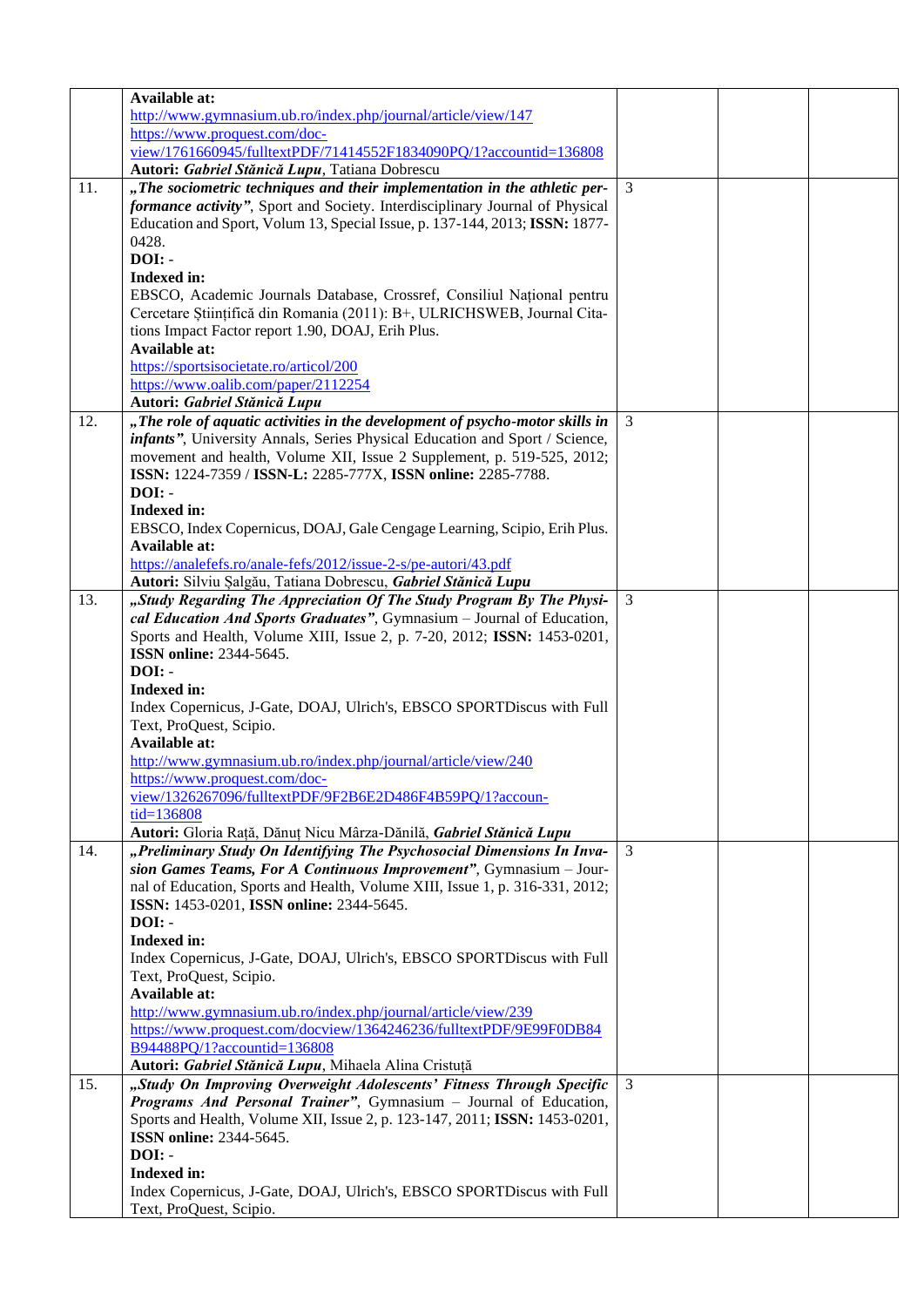|                | Available at:                                                                            |                      |         |  |
|----------------|------------------------------------------------------------------------------------------|----------------------|---------|--|
|                | http://www.gymnasium.ub.ro/index.php/journal/article/view/312                            |                      |         |  |
|                |                                                                                          |                      |         |  |
|                | https://www.proquest.com/docview/1159264554/fulltextPDF/75D9EE2C3D                       |                      |         |  |
|                | F64CA3PQ/1?accountid=136808                                                              |                      |         |  |
|                | Autor: Gabriel Stănică Lupu                                                              |                      |         |  |
| <b>I3</b>      | Cărți publicate în calitate de autor principal în edituri clasificate A1 sau A2          | 12 x m               | Carte   |  |
|                | $(m A1 = 3; m A2 = 1)$                                                                   | 24 p                 |         |  |
| 1.             | Gabriel Lupu, 2022, Etică și deontologie în educație fizică, sport și                    | 12                   |         |  |
|                | kinetoterapie, Editura Ovidius University Press, Constanța, ISBN 978-606-                |                      |         |  |
|                | 060-053-4, 112 pagini                                                                    |                      |         |  |
|                |                                                                                          |                      |         |  |
|                | https://drive.google.com/file/d/1-                                                       |                      |         |  |
|                | z4wjAVaJFfc8SexV02CjWjQs1531ETa/view?usp=sharing                                         |                      |         |  |
| 2.             | Gabriel Stănică Lupu, Alin Larion, 2021, Notiuni de integritate academica,               | 12                   |         |  |
|                | Editura Ovidius University Press, Constanța, ISBN 978-606-060-045-9, 135                 |                      |         |  |
|                | pagini                                                                                   |                      |         |  |
|                | https://drive.google.com/file/d/1-                                                       |                      |         |  |
|                | wNPnElkjohUI83S9rNY6QMQ7WDFvFjb/view?usp=sharing                                         |                      |         |  |
| I4             | Capitole în cărți publicate în calitate de autor principal în edituri clasificate        | $3 \times m$         | Capitol |  |
|                | A1 sau A2 ( $m$ A1 = 3; $m$ A2 = 1)                                                      |                      |         |  |
|                |                                                                                          |                      |         |  |
|                | Realizări științifice semnificative în calitate de co-autor                              |                      |         |  |
| I <sub>5</sub> | Contribuții in extenso de tip article sau review, publicate în reviste indexate          | $3 + [(3 \times IF)$ | Articol |  |
|                | în Web of Science (ISI), al căror IF este mai mare sau egal cu $p$ , realizate în        | $/n$ ]               |         |  |
|                | calitate de co-autor                                                                     |                      |         |  |
| I 6            | Contribuții in extenso de tip article sau review, publicate în reviste indexate          | $(3 + IF) / n$       | Articol |  |
|                | în Web of Science (ISI), al căror IF este mai mic decât p sau în reviste                 |                      |         |  |
|                | neindexate Web of Science (IF = 0), dar indexate în cel puțin două baze de               |                      |         |  |
|                | date internaționale recunoscute, din care în cel puțin una se regăsește în               |                      |         |  |
|                |                                                                                          |                      |         |  |
|                | format in extenso (full-text), realizate în calitate de co-autor                         |                      |         |  |
| I <sub>7</sub> | Cărți publicate în calitate de co-autor în edituri clasificate A1 sau A2 (m A1           | 12 x m/n             | Carte   |  |
|                | $= 3; m A2 = 1)$                                                                         |                      |         |  |
| <b>I</b> 8     | Capitole în cărți publicate în calitate de co-autor în edituri clasificate A1 sau        | 3 x m/n              | Capitol |  |
|                | A2 ( <i>m</i> A1 = 3; <i>m</i> A2 = 1)                                                   |                      |         |  |
|                | Alte realizări științifice                                                               |                      |         |  |
| I9             | Lucrări in extenso (tip proceedings) indexate WoS sau altă BDI recunoscută,              | $\mathbf{1}$         | Lucrare |  |
|                | realizate în calitate de autor principal, publicate în volumele unor conferințe          | 1 <sub>p</sub>       |         |  |
|                | internaționale, cu relevanță pentru domeniul de abilitare, disponibile în                |                      |         |  |
|                | format full-text în cel puțin o BDI                                                      |                      |         |  |
|                | (în cazul I9 și I10 se pot puncta cumulat cel mult două contribuții / ediție conferință) |                      |         |  |
| 1.             |                                                                                          |                      |         |  |
|                |                                                                                          |                      |         |  |
|                | "Comparative study regarding the bio-motric potential of rural and urban                 | $\mathbf{1}$         |         |  |
|                | students", New Trends and Issues Proceedings on Humanities and Social Sci-               |                      |         |  |
|                | ences, Volume 4, Issue 8, p. 40-46, 2017; ISSN: 2547-8818.                               |                      |         |  |
|                | DOI: https://doi.org/10.18844/prosoc.v4i8.2961.                                          |                      |         |  |
|                | Indexed in:                                                                              |                      |         |  |
|                | InfoBase Index, ACADEMIA, International Institute of Organized Research                  |                      |         |  |
|                | (I2OR), Scientific Indexing Service (SIS), WorldCat, Google Scholar, Cross-              |                      |         |  |
|                | ref.                                                                                     |                      |         |  |
|                |                                                                                          |                      |         |  |
|                | Available at:                                                                            |                      |         |  |
|                | https://un-pub.eu/ojs/index.php/pntsbs/article/view/2961                                 |                      |         |  |
|                | Autori: Gabriel Stănică Lupu                                                             |                      |         |  |
| I 10           | Lucrări in extenso (tip proceedings) indexate WoS sau altă BDI recunoscută,              | 1/n                  | Lucrare |  |
|                | realizate în calitate de co-autor, publicate în volumele unor conferințe                 | 0.5 <sub>p</sub>     |         |  |
|                | internaționale, cu relevanță pentru domeniul de abilitare, disponibile în                |                      |         |  |
|                | format full-text în cel puțin o BDI                                                      |                      |         |  |
| 1.             | "The Effectiveness of Physical Therapy in Improving Psycho-Motor Skills                  | 0.5                  |         |  |
|                | in Children with Down Syndrome", PROCEEDINGS OF THE 4TH INTER-                           |                      |         |  |
|                | NATIONAL CONFERENCE OF THE UNIVERSITARIA CONSORTIUM                                      |                      |         |  |
|                | (ICU 2018), 4th International Conference of the Universitaria-Consortium                 |                      |         |  |
|                |                                                                                          |                      |         |  |
|                | (ICU) - The Impact of Sport and Physical Education Science on Today's So-                |                      |         |  |
|                | ciety, Iasi, 23-24 November 2018, p. 255-261; ISBN: 978-88-87729-54-2.                   |                      |         |  |
|                | $DOI: -$                                                                                 |                      |         |  |
|                | WOS: 000474444100042.<br>Indexed in:                                                     |                      |         |  |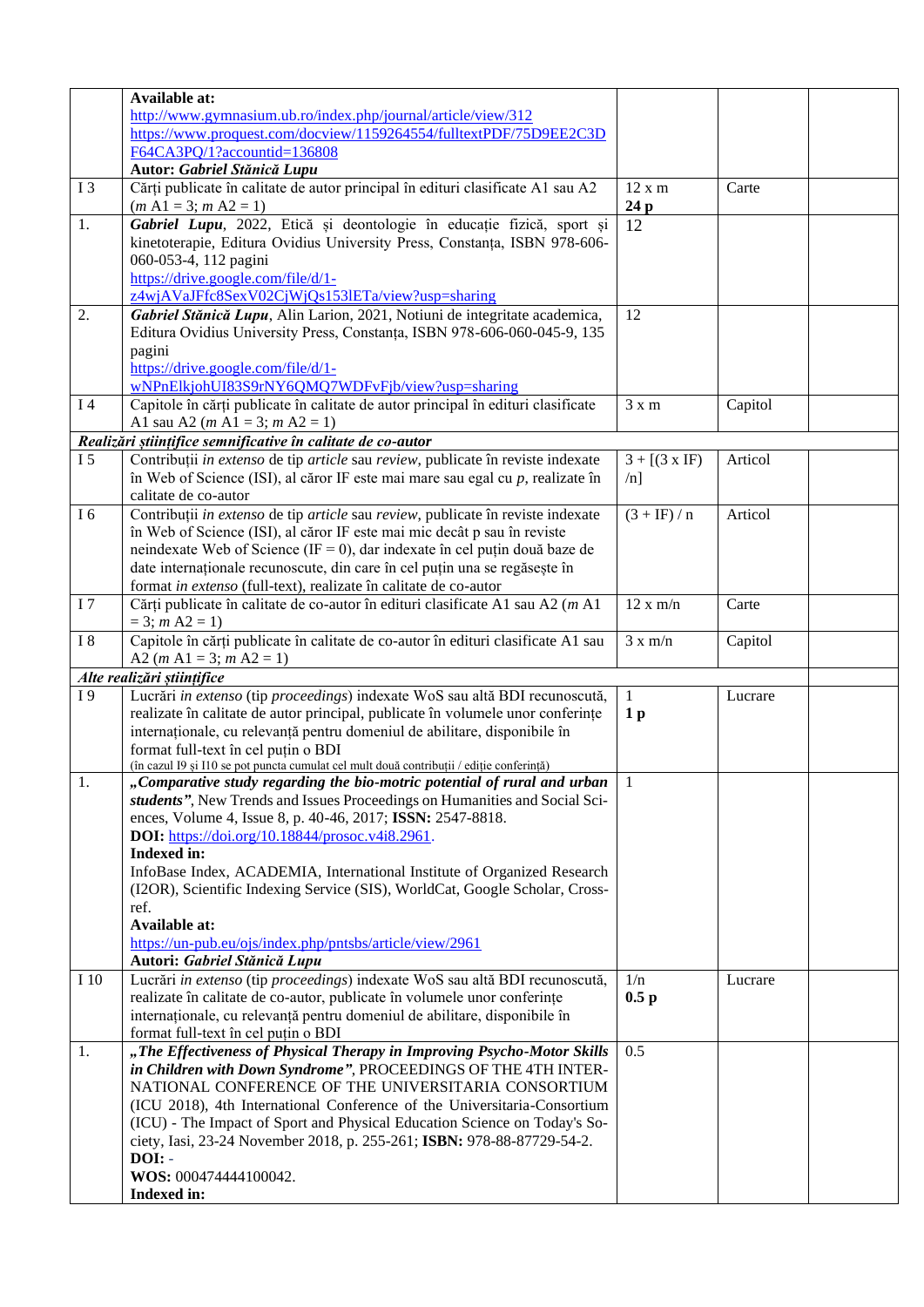|                  | Web of Science.                                                                    |                |          |
|------------------|------------------------------------------------------------------------------------|----------------|----------|
|                  | Available at:                                                                      |                |          |
|                  | http://www.edlearning.it/ebook/BY23.pdf                                            |                |          |
|                  | https://www.webofscience.com/wos/woscc/full-                                       |                |          |
|                  | record/WOS:000474444100042                                                         |                |          |
|                  | Autori: Cristina Elena Popa, Gabriel Stănică Lupu.                                 |                |          |
| I 11             | Alte articole in extenso publicate în calitate de autor / co-autor în reviste      | 1/n            | Articol  |
|                  | științifice, cu condiția ca revistele să fie indexate la nivel de rezumat în cel   | $0.75$ p       |          |
|                  | puțin o bază de date internațională recunoscută                                    |                |          |
| 1.               | "Research on ways of making people aware of the weight excess and obesity          | 0.25           |          |
|                  | <i>problems"</i> , Gymnasium - Journal of Education, Sports and Health, Volume     |                |          |
|                  | XI, Issue 2, p. 157-169, 2010; ISSN: 1453-0201, ISSN online: 2344-5645.            |                |          |
|                  | $DOI: -$                                                                           |                |          |
|                  | Indexed in:                                                                        |                |          |
|                  | ProQuest.                                                                          |                |          |
|                  | Available at:                                                                      |                |          |
|                  | http://www.gymnasium.ub.ro/index.php/journal/article/view/469                      |                |          |
|                  | https://www.proquest.com/docview/1197057339/fulltextPDF/7162E45B263                |                |          |
|                  | E48BDPQ/1?accountid=136808                                                         |                |          |
|                  | Autori: Marinela Rață, Tatiana Dobrescu, Tatiana Balint, Gabriel Stănică           |                |          |
|                  | Lupu                                                                               |                |          |
| $\overline{2}$ . | "The role of the psychograms in improving the psychological training and           | 0.5            |          |
|                  | the performances in sportive games", Gymnasium - Journal of Education,             |                |          |
|                  | Sports and Health, Volume X, Issue 2, p. 148-156, 2009; ISSN: 1453-0201,           |                |          |
|                  | <b>ISSN online: 2344-5645.</b>                                                     |                |          |
|                  | $DOI: -$                                                                           |                |          |
|                  | Indexed in:                                                                        |                |          |
|                  | ProQuest.                                                                          |                |          |
|                  | Available at:<br>http://www.gymnasium.ub.ro/index.php/journal/article/view/406     |                |          |
|                  | https://www.proquest.com/docview/1190663507/fulltextPDF/D62EE115D2                 |                |          |
|                  | 1544D3PQ/1?accountid=136808                                                        |                |          |
|                  | Autori: Gabriel Stănică Lupu, Tatiana Dobrescu.                                    |                |          |
| I 12             | Cărți publicate în calitate de autor / co-autor în edituri clasificate de tip B (m | 12 x m/n       | Carte    |
|                  | $B = 0.5$                                                                          |                |          |
| I 13             | Capitole în cărți publicate în calitate de autor / co-autor în edituri clasificate | 3 x m/n        | Capitol  |
|                  | de tip B ( <i>m</i> B = 0,5)                                                       |                |          |
| I 14             | Autor / co-autor rapoarte de analiză de politici/strategii educaționale            | $8 \times m/n$ | Raport   |
|                  | 14.1 rapoarte internaționale ( $m = 3$ );                                          |                |          |
|                  | 14.2 rapoarte naționale $(m = 1)$                                                  |                |          |
| I 15             | Brevete de invenție / drepturi de autor / mărci înregistrate OSIM/ORDA, ca         | 3/n            | Brevet / |
|                  | urmare a unui demers de inovare științifică în vederea elaborării de materiale     |                | drept de |
|                  | curriculare, teste psihologice sau educaționale, teste motrice / funcționale,      |                | autor    |
|                  | softuri specializate etc.                                                          |                |          |
|                  |                                                                                    |                |          |

#### **A 2. Vizibilitate și impact științific**

| Indic<br>ator  | Denumirea indicatorului                                                                                                                                                                                                                                                                                                                                                                                                                                                                                                                                                                                         | Punctaj        | Unitatea de<br>măsură |
|----------------|-----------------------------------------------------------------------------------------------------------------------------------------------------------------------------------------------------------------------------------------------------------------------------------------------------------------------------------------------------------------------------------------------------------------------------------------------------------------------------------------------------------------------------------------------------------------------------------------------------------------|----------------|-----------------------|
| I 16           | Citări ale publicațiilor candidatului în lucrări indexate Web of Science<br>(autocitările sunt excluse)                                                                                                                                                                                                                                                                                                                                                                                                                                                                                                         | 3 <sub>p</sub> | Citare                |
| $\mathbf{1}$ . | "Toward the Role of Language Teacher Confirmation and Stroke in<br><b>EFL/ESL Students' Motivation and Academic Engagement: A Theoretical</b><br>Review", FRONTIERS IN PSYCHOLOGY, Volume 12, Article Number<br>723432, 2021, <b>ISSN:</b> 1664-1078.<br>DOI: http://doi.org/10.3389/fpsyg.2021.723432<br>WOS: 000702210700001<br><b>PubMed ID: 34349713</b><br><b>Indexed in:</b><br>CLOCKSS, CrossRef, DOAJ, EBSCO, Google Scholar, OpenAIRE,<br>PsycINFO, PubMed Central (PMC), Scopus, Semantic Scholar, Social Sci-<br>ence Citation Index (SSCI), Ulrich's Periodicals Directory, Zetoc.<br>Available at: | 0.5            |                       |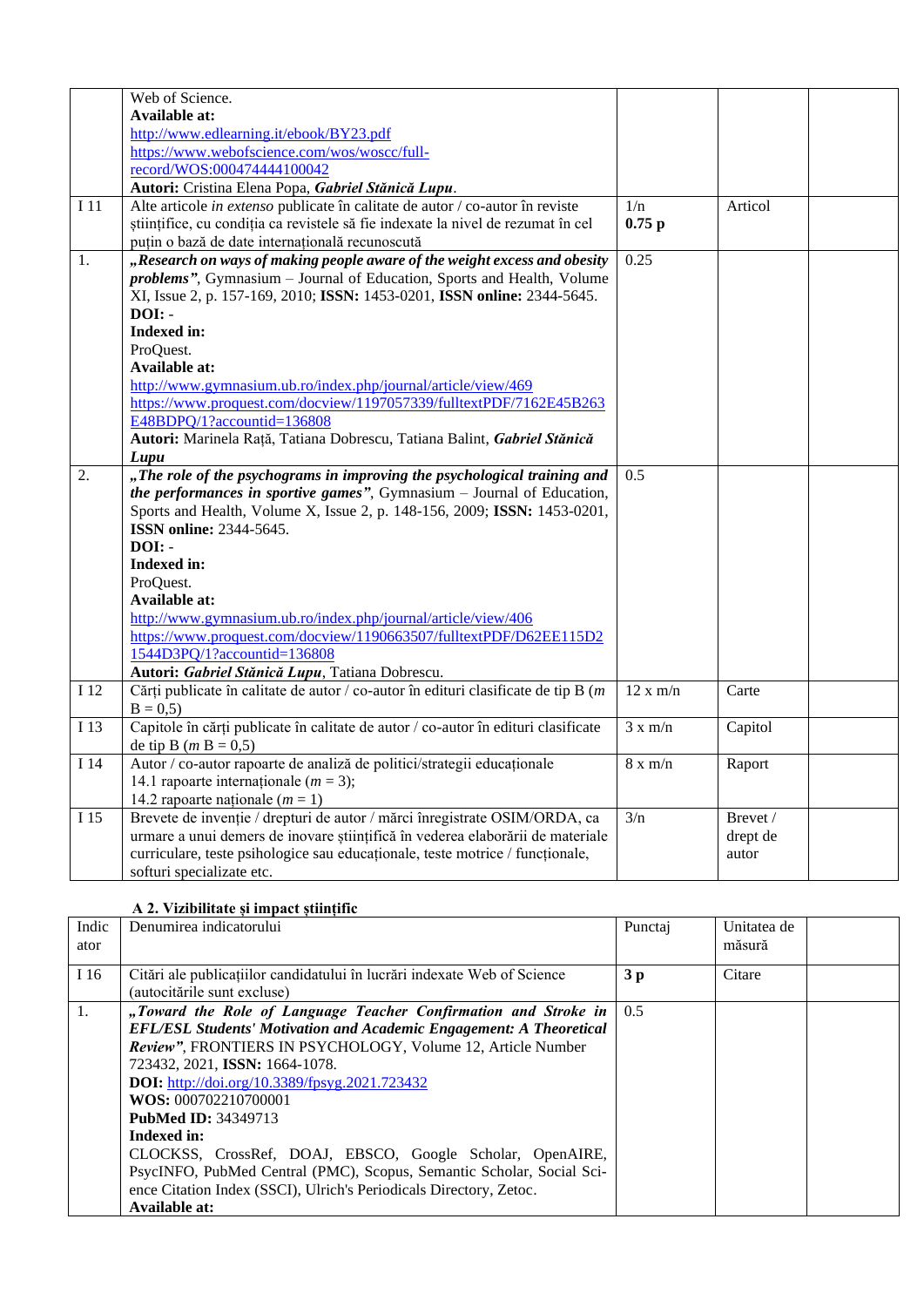|    | https://www.frontiersin.org/articles/10.3389/fpsyg.2021.723432/full                            |     |  |
|----|------------------------------------------------------------------------------------------------|-----|--|
|    |                                                                                                |     |  |
|    | https://www-webofscience-com.am.e-nformation.ro/wos/woscc/full-rec-                            |     |  |
|    | ord/WOS:000702210700001                                                                        |     |  |
|    | Autor: Gao, Yun                                                                                |     |  |
|    | Pagina: 2                                                                                      |     |  |
|    | Indice: 22                                                                                     |     |  |
| 2. | "Nonverbal communication during the learner lesson with a professional                         | 0,5 |  |
|    | driving instructor: A novel investigation", TRANSPORTATION RE-                                 |     |  |
|    | SEARCH PART F-TRAFFIC PSYCHOLOGY AND BEHAVIOUR, Vol-                                           |     |  |
|    | ume 47, p. 1-12, 2017, ISSN: 1369-8478, eISSN: 1873-5517.                                      |     |  |
|    |                                                                                                |     |  |
|    | DOI: http://doi.org/10.1016/j.trf.2017.03.004                                                  |     |  |
|    | WOS: 000404197300001                                                                           |     |  |
|    | <b>PubMed ID: -</b>                                                                            |     |  |
|    | <b>Indexed in:</b>                                                                             |     |  |
|    | ANVUR - Agenzia Nazionale di Valutazione del Sistema Universitario e della                     |     |  |
|    | Ricerca; Compendex; Current Contents - Social & Behavioral Sciences; En-                       |     |  |
|    | gineering Index; FMS Journal Rating Guide; Health and Safety Science Ab-                       |     |  |
|    | stracts; PsycINFO; Risk Abstracts; Sage Urban Studies Abstracts; Scopus;                       |     |  |
|    | Social Sciences Citation Index; TRID, the TRIS and ITRD Database.                              |     |  |
|    | Available at:                                                                                  |     |  |
|    | https://www.sciencedirect.com/science/arti-                                                    |     |  |
|    |                                                                                                |     |  |
|    | cle/pii/S136984781730178X?casa to-                                                             |     |  |
|    | ken=ti5Km0Ede9QAAAAA:5ighoJvPStfekfMe8E4YvF g46weQbXOHKK                                       |     |  |
|    | WdjSl2dzI9nVKsKnex70cu8bChczaADvXjXo                                                           |     |  |
|    | https://www-webofscience-com.am.e-nformation.ro/wos/woscc/full-rec-                            |     |  |
|    | ord/WOS:000404197300001                                                                        |     |  |
|    | Autor: Scott-Parker, Bridie                                                                    |     |  |
|    | Pagina: 3                                                                                      |     |  |
|    | Indice: 12                                                                                     |     |  |
| 3. | "Effects of complex strength training with elastic band program on                             | 0.5 |  |
|    |                                                                                                |     |  |
|    | repeated change of direction in young female handball players:                                 |     |  |
|    | Randomized control trial", INTERNATIONAL JOURNAL OF SPORTS                                     |     |  |
|    | SCIENCE & COACHING, Article Number 17479541211062152, 2021,                                    |     |  |
|    | ISSN: 1747-9541, eISSN: 2048-397X.                                                             |     |  |
|    | DOI: http://doi.org/10.1177/17479541211062152                                                  |     |  |
|    | WOS: 000736434200001                                                                           |     |  |
|    | <b>PubMed ID: -</b>                                                                            |     |  |
|    | <b>Indexed in:</b>                                                                             |     |  |
|    | Clarivate Analytics: Science Citation Index Expanded (SCIE), EBSCO, Pro-                       |     |  |
|    |                                                                                                |     |  |
|    | Quest, SCOPUS.                                                                                 |     |  |
|    | Available at:                                                                                  |     |  |
|    | https://journals.sagepub.com/doi/abs/10.1177/17479541211062152                                 |     |  |
|    | https://www-webofscience-com.am.e-nformation.ro/wos/woscc/full-rec-                            |     |  |
|    | ord/WOS:000736434200001                                                                        |     |  |
|    | Autori: Mehrez Hammami, Nawel Gaamouri, Yosser Cherni, Sabri Gaied,                            |     |  |
|    | Mohamed Souhaiel Chelly, Lee Hill, Pantelis Theodoros Nikolaidis, Beat                         |     |  |
|    | Knechtle.                                                                                      |     |  |
|    | Pagina: -                                                                                      |     |  |
|    | Indice: 37                                                                                     |     |  |
| 4. | "The Relationship of Maximal Strength with the Force-Velocity Profile in                       | 0.5 |  |
|    | Resistance Trained Women", ACTA POLYTECHNICA HUNGARICA,                                        |     |  |
|    |                                                                                                |     |  |
|    | Volume 18, Issue 5, p. 173-185, Special Issue, 2021, ISSN: 1785-8860.                          |     |  |
|    | DOI: https://doi.org/10.12700/APH.18.5.2021.5.11                                               |     |  |
|    | WOS: 000658287200010                                                                           |     |  |
|    | <b>PubMed ID: -</b>                                                                            |     |  |
|    | <b>Indexed in:</b>                                                                             |     |  |
|    | Web of Science, Elsevier, DOAJ.                                                                |     |  |
|    | Available at:                                                                                  |     |  |
|    |                                                                                                |     |  |
|    |                                                                                                |     |  |
|    | http://acta.uni-obuda.hu/Palinkas_Beres_Troznai_Utczas_Petridis_112.pdf                        |     |  |
|    | https://www-webofscience-com.am.e-nformation.ro/wos/woscc/full-rec-<br>ord/WOS:000658287200010 |     |  |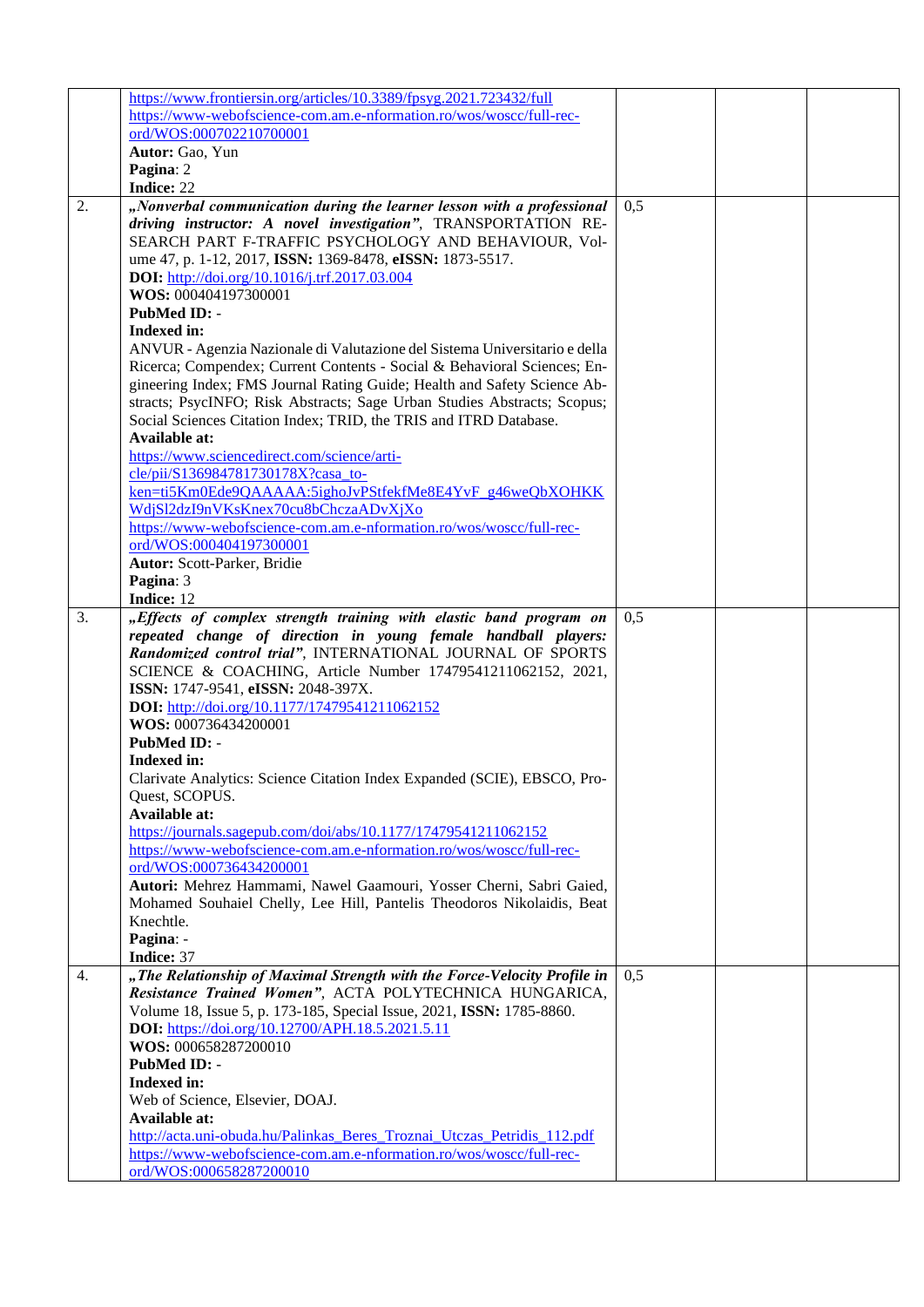|              | Autori: Gergely Pálinkás, Bettina Béres, Zsófia Tróznai, Katinka Utczás,<br>Leonidas Petridis.<br>Pagina: 174<br>Indice: 9                                                                                                                                                                                                                                                                                                                                                                                                                                                                                                                                                                                                                                                                |               |            |  |
|--------------|-------------------------------------------------------------------------------------------------------------------------------------------------------------------------------------------------------------------------------------------------------------------------------------------------------------------------------------------------------------------------------------------------------------------------------------------------------------------------------------------------------------------------------------------------------------------------------------------------------------------------------------------------------------------------------------------------------------------------------------------------------------------------------------------|---------------|------------|--|
| 5.           | "Measuring Perceived Social Support in Elite Athletes: Psychometric<br>Properties of the Romanian Version of the Multidimensional Scale of Per-<br>ceived Social Support", PERCEPTUAL AND MOTOR SKILLS, Volume<br>128, Issue 3, p. 1197-1214, 2021, ISSN: 0031-5125, eISSN: 1558-688X.<br>DOI: https://doi.org/10.1177/00315125211005235<br>WOS: 000648631500017<br>PubMed ID: 33757364<br>Indexed in:<br>Web of Science, PubMed, Index Medicus.<br>Available at:                                                                                                                                                                                                                                                                                                                         | 0,5           |            |  |
|              | https://journals.sagepub.com/doi/10.1177/00315125211005235<br>https://www.webofscience.com/wos/woscc/full-<br>record/WOS:000648631500017<br>Autori: Dan Iulian Alexe, Anisoara Sandovici, Viorel Robu, Rafael<br>Burgueño, Dragos Ioan Tohănean, Alin Cornel Larion, Cristina Ioana Alexe<br>Pagina: 3<br>Indice: 29                                                                                                                                                                                                                                                                                                                                                                                                                                                                      |               |            |  |
| 6.           | "Measuring Perceived Social Support in Elite Athletes: Psychometric<br>Properties of the Romanian Version of the Multidimensional Scale of Per-<br>ceived Social Support", PERCEPTUAL AND MOTOR SKILLS, Volume<br>128, Issue 3, p. 1197-1214, 2021, ISSN: 0031-5125, eISSN: 1558-688X.<br>DOI: https://doi.org/10.1177/00315125211005235<br>WOS: 000648631500017<br>PubMed ID: 33757364<br>Indexed in:<br>Web of Science, PubMed, Index Medicus.<br>Available at:<br>https://journals.sagepub.com/doi/10.1177/00315125211005235<br>https://www.webofscience.com/wos/woscc/full-<br>record/WOS:000648631500017<br>Autori: Dan Iulian Alexe, Anișoara Sandovici, Viorel Robu, Rafael<br>Burgueño, Dragos Ioan Tohănean, Alin Cornel Larion, Cristina Ioana Alexe<br>Pagina: 3<br>Indice: 30 | 0,5           |            |  |
| I 17         | Alte citări ale publicațiilor candidatului (autocitările sunt excluse)<br>I17.1 Disponibile în lucrări clasificate A1 (m = 3)<br>I17.2. Disponibile în lucrări clasificate A2 sau în baza de date Scopus (altele<br>decât cele deja incluse la I16) (m = 1)<br>I17.3. Disponibile în lucrări clasificate B sau în alte surse academice<br>identificabile prin Google Scholar (altele decât cele deja incluse) ( $m = 0.5$ )                                                                                                                                                                                                                                                                                                                                                               | m/10          | Citare     |  |
| I 18         | Keynote speaker (comunicare științifică în plen) la conferințe internaționale<br>$(m=3)$ / nationale $(m=1)$                                                                                                                                                                                                                                                                                                                                                                                                                                                                                                                                                                                                                                                                              | 2 x m         | Conferință |  |
| I 19         | Membru în comitetul științific (A) / Referent științific pentru evaluarea și<br>selecția lucrărilor unei conferințe (B) / Membru în comitetul de organizare<br>(C) / Coordonator simpozion (Chair) (D) (se punctează o singură calitate /<br>conferință)<br>19.1 Conferințe internaționale ( $m = 3$ )<br>19.2 Conferințe naționale ( $m = 1$ )                                                                                                                                                                                                                                                                                                                                                                                                                                           | 1 x m<br>36 p | Conferință |  |
| I 19.2<br>B1 | Referent științific pentru evaluarea și selecția lucrărilor din cadrul Conferinței<br>Stiintifice Internationale YOUTH IN THE PERSPECTIVE OF THE<br>OLYMPIC MOVEMENT, Brașov, 2021<br>https://drive.google.com/file/d/1-Q8otvVHxSJ7M4D5GzB5UuvgDt-<br>HzzCU/view?usp=sharing                                                                                                                                                                                                                                                                                                                                                                                                                                                                                                              | 3             |            |  |
| I 19.2<br>B2 | Referent științific pentru evaluarea și selecția lucrărilor din cadrul Conferinței<br>Stiintifice Internationale "Perspectives in physical education and sport",<br>Constanța, 2021<br>https://drive.google.com/file/d/1-TNBAqitb-3jY8dbDjP-<br>S55zKYY4k2RW/view?usp=sharing                                                                                                                                                                                                                                                                                                                                                                                                                                                                                                             | 3             |            |  |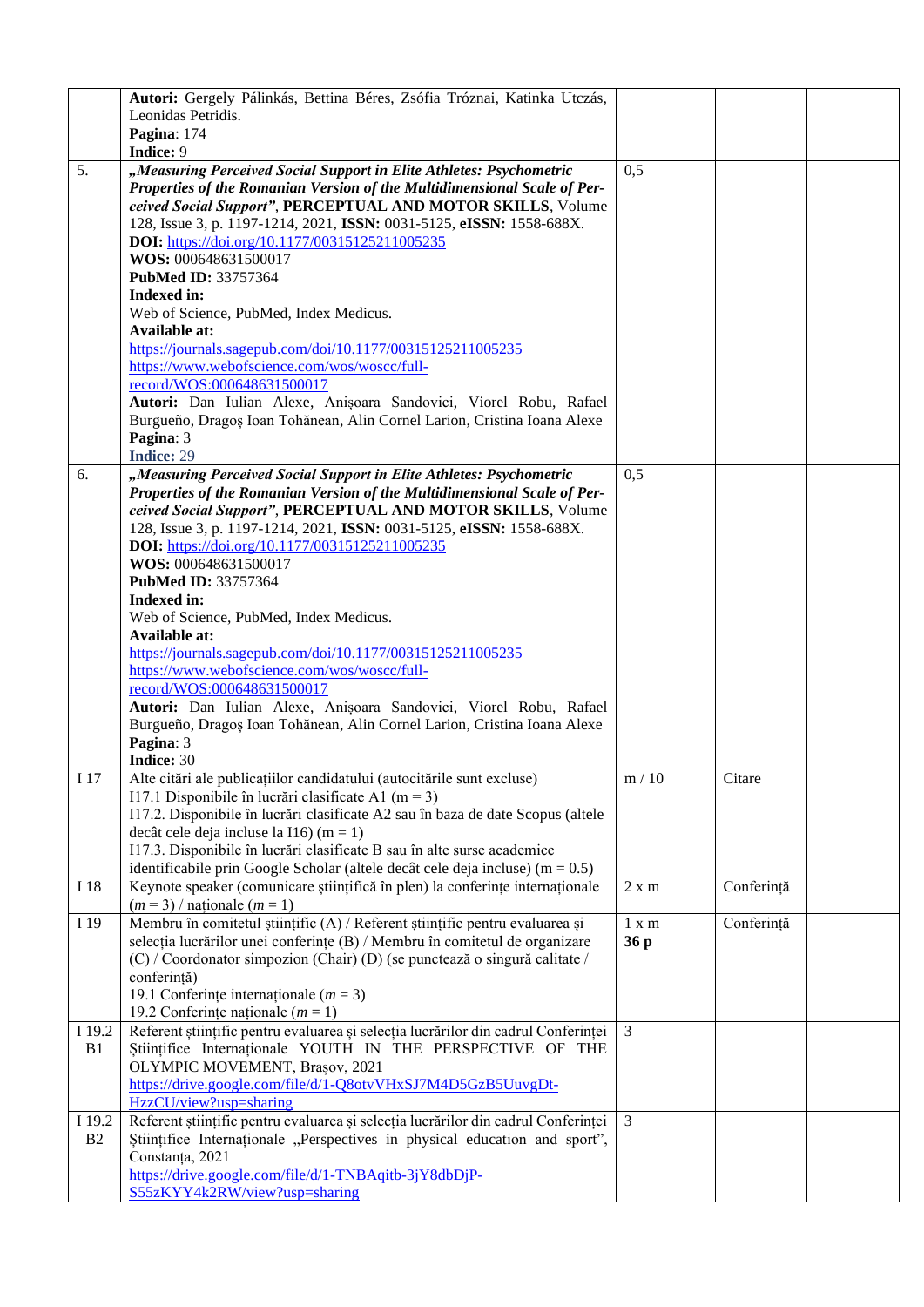| I 19.2<br>B <sub>3</sub> | Referent științific pentru evaluarea și selecția lucrărilor din cadrul Conferinței<br>Stiintifice Internationale YOUTH IN THE PERSPECTIVE OF THE<br>OLYMPIC MOVEMENT, Brașov, 2019 | $\mathfrak{Z}$ |           |  |
|--------------------------|------------------------------------------------------------------------------------------------------------------------------------------------------------------------------------|----------------|-----------|--|
|                          | https://drive.google.com/file/d/1-Q8otvVHxSJ7M4D5GzB5UuvgDt-<br>HzzCU/view?usp=sharing                                                                                             |                |           |  |
| I 19.2                   | The International Conference "Achievements and Prospects in the Field of                                                                                                           | 3              |           |  |
| C1                       | Physical Education and Sports within the Interdisciplinary European                                                                                                                |                |           |  |
|                          | Education System" Bacau, Romania,  November 6-7, 2009<br>http://www.ub.ro/smss/files/facultati/fsmss/cercetare/Conferinta_stiintifica_i                                            |                |           |  |
|                          | nternationala aniversara 2009.pdf                                                                                                                                                  |                |           |  |
| I 19.2                   | The 2 <sup>nd</sup> International Conference "Achievements and Prospects in the Field                                                                                              | 3              |           |  |
| C <sub>2</sub>           | of Physical Education and Sports within the Interdisciplinary European<br>Education System" Bacau, Romania, November 12-15, 2010                                                   |                |           |  |
|                          | http://www.ub.ro/smss/files/facultati/fsmss/cercetare/Conferinta_stiintifica_i                                                                                                     |                |           |  |
|                          | nternationala_2010.pdf                                                                                                                                                             |                |           |  |
| I 19.2<br>C <sub>3</sub> | The 3 <sup>rd</sup> International Conference "Achievements and Prospects in the Field of<br>Physical Education and Sports within the Interdisciplinary European                    | 3              |           |  |
|                          | Education System" Bacau, Romania, Mai 27-28, 2011                                                                                                                                  |                |           |  |
|                          | http://www.ub.ro/smss/files/facultati/fsmss/cercetare/Conferinta_stiintifica_i                                                                                                     |                |           |  |
|                          | nternationala_aniversara_2011.pdf                                                                                                                                                  |                |           |  |
| I 19.2<br>C <sub>4</sub> | The 4 <sup>th</sup> International Conference "Achievements and Prospects in the Field of<br>Physical Education and Sports within the Interdisciplinary European                    | $\overline{3}$ |           |  |
|                          | Education System" Bacau, Romania, November 9-10, 2012                                                                                                                              |                |           |  |
|                          | http://www.ub.ro/smss/files/facultati/fsmss/cercetare/Conferinta_stiintifica_i                                                                                                     |                |           |  |
|                          | nternationala_2012.pdf                                                                                                                                                             |                |           |  |
| I 19.2<br>C <sub>5</sub> | The 5 <sup>th</sup> International Conference "Achievements and Prospects in the Field of<br>Physical Education and Sports within the Interdisciplinary European                    | 3              |           |  |
|                          | Education System" Bacau, Romania, November 21-22, 2014                                                                                                                             |                |           |  |
|                          | http://www.ub.ro/smss/files/facultati/fsmss/cercetare/INVITATIE_CONFE                                                                                                              |                |           |  |
|                          | RINTA_INTERNATIONALA_FSMSS_2014_.pdf                                                                                                                                               | $\overline{3}$ |           |  |
| I 19.2<br>C <sub>6</sub> | The 6 <sup>th</sup> International Conference "Achievements and Prospects in the Field of<br>Physical Education and Sports within the Interdisciplinary European                    |                |           |  |
|                          | Education System" Bacau, Romania, November 11-12, 2016                                                                                                                             |                |           |  |
|                          | http://www.ub.ro/smss/files/facultati/fsmss/cercetare/2016/conferinte/INVIT                                                                                                        |                |           |  |
| I 19.2                   | ATIE_CONFERINTA_INTERNATIONALA_FSMSS_2016.pdf<br>The 1 <sup>st</sup> International Scientific Conference on Occupational Therapy -                                                 | 3              |           |  |
| C7                       | Present state and future prospects 2017                                                                                                                                            |                |           |  |
|                          | http://dkto.ub.ro/wp-content/uploads/2017/03/Organising-Committee.pdf                                                                                                              |                |           |  |
| I 19.2                   | The 7 <sup>th</sup> International Scientific Conference "Achievements and Prospects in                                                                                             | 3              |           |  |
| C8                       | the Field of Physical Education and Sports within the Interdisciplinary<br>European Education System" Bacau, Romania, November 9-10, 2018                                          |                |           |  |
|                          | https://www.ub.ro/smss/files/facultati/fsmss/cercetare/2016/conferinte/2018/                                                                                                       |                |           |  |
|                          | Invitatie_detaliata_CONFERINTA_2018_2.pdf                                                                                                                                          |                |           |  |
| I 19.2<br>C9             | The 8 <sup>th</sup> International Scientific Conference "Achievements and Prospects in<br>the Field of Physical Education and Sports within the Interdisciplinary                  | 3              |           |  |
|                          | European Education System" Bacau, Romania, November 15-16, 2019                                                                                                                    |                |           |  |
|                          | https://www.ub.ro/smss/files/facultati/fsmss/cercetare/2019/ISCB/Program_                                                                                                          |                |           |  |
|                          | <b>ISCB 2019.pdf</b>                                                                                                                                                               |                |           |  |
| I 20                     | Președinte sau membru în comitetul executiv al unei asociații profesionale<br>internationale ( $m = 3$ ) sau naționale ( $m = 1$ )                                                 | 2 x m          | Asociație |  |
| I 21                     | Premii și distincții                                                                                                                                                               | 4 x m          | Premiu    |  |
|                          | I21.1. Premii pentru activitatea științifică oferite de către instituții sau asociații<br>stiințifice / profesionale internaționale ( $m = 3$ ) sau naționale de prestigiu         |                |           |  |
|                          | (CNCS, etc.) $(m = 1)$ (nu sunt incluse granturile de deplasare sau premierea articolelor din                                                                                      |                |           |  |
|                          | zona roșie, galbenă etc.)                                                                                                                                                          |                |           |  |
|                          | I21.2. Obținerea în activitate a unor rezultate de prestigiu privind promovarea<br>țării și a învățământului românesc (de exemplu distincțiile, medaliile primite de către         |                |           |  |
|                          | sportivi, antrenori, alți specialiști pentru rezultate la JO, CM, CE etc., oferite de Președinția                                                                                  |                |           |  |
| I 22                     | României, MENCS, MTS etc.)<br>Coordonator al unei colecții de carte                                                                                                                | 6              | Colecție  |  |
| I 23                     | Carte coordonată relevantă pentru domeniu (m A1 = 3; m A2 = 1; m B = 0.5)                                                                                                          | $8 \times m/n$ | Carte     |  |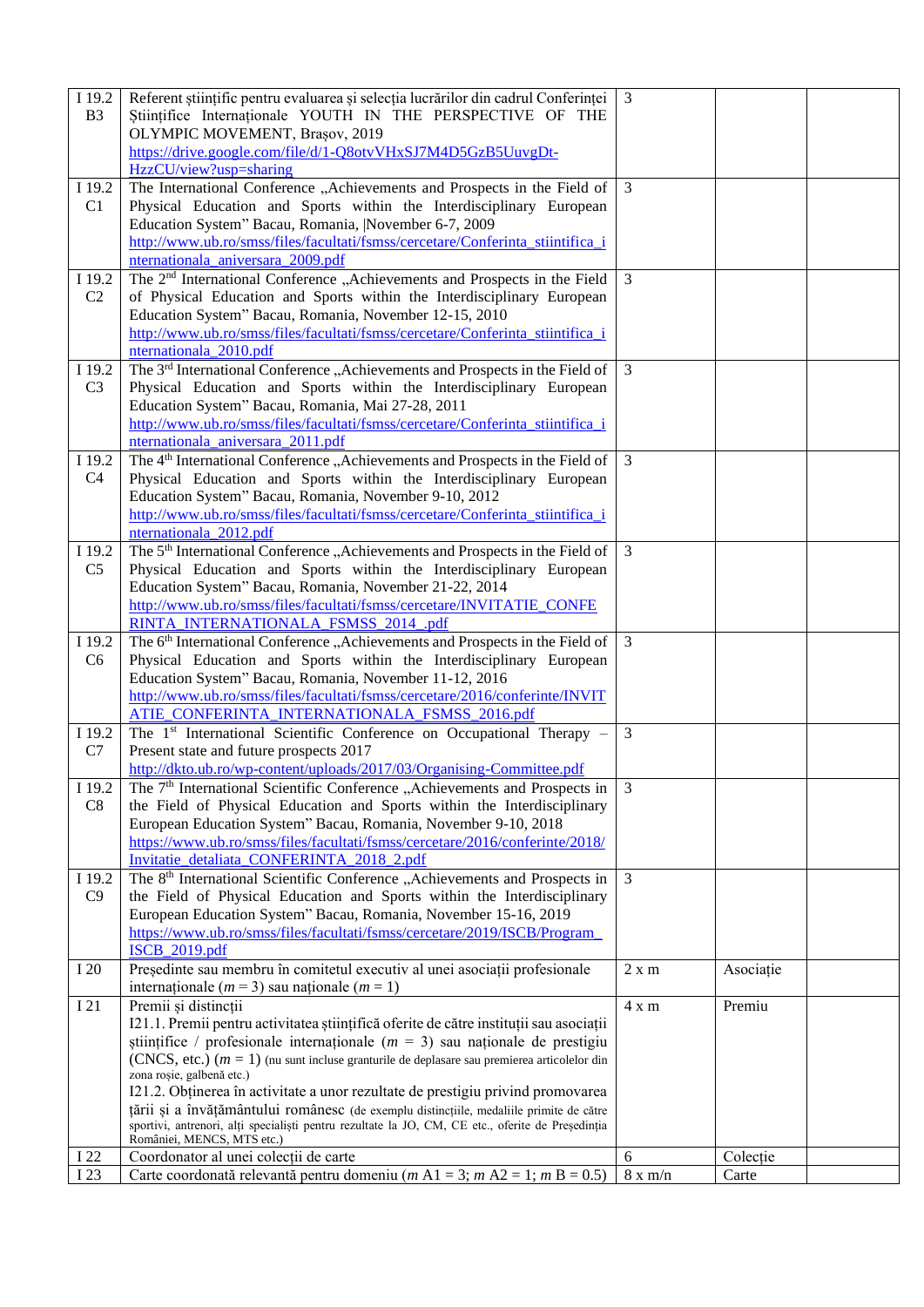| $\overline{1}$ 24 | Redactor șef / editor sau membru în comitetul editorial al unei reviste cu          | 4 x m              | Revistă      |  |
|-------------------|-------------------------------------------------------------------------------------|--------------------|--------------|--|
|                   | comitet stiintific si peer-review                                                   |                    |              |  |
|                   | I24.1. Revistă indexată Web of Science ( $m = 3$ )                                  |                    |              |  |
|                   | I24.1. Revistă indexată în cel puțin două BDI ( $m = 1$ )                           |                    |              |  |
|                   | I24.2 Revistă indexată într-un BDI ( $m = 0.5$ )                                    |                    |              |  |
| I 25              | Referent științific ad hoc pentru reviste cu comitet științific și peer-review      | 0.3 / 0.2          | Articol      |  |
|                   | I25.1. Revistă indexată Web of Science                                              |                    |              |  |
|                   |                                                                                     |                    |              |  |
|                   | I25.2. Revistă indexată BDI (alta decât WoS)                                        |                    |              |  |
| I 26              | Profesor asociat / visiting scholar pentru o durată de cel puțin o lună de zile /   | 0.5 x m            | Instituție / |  |
|                   | susținerea unei conferințe sau prelegeri în fața cadrelor didactice sau a           | 0.25 p.            | invitație    |  |
|                   | doctoranzilor (se punctează un singur aspect per universitate; nu sunt incluse aici |                    |              |  |
|                   | schimburile Erasmus)                                                                |                    |              |  |
|                   | 26.1 la o universitate din TOP 500 conform clasamentului URAP ( $m = 3$ )           |                    |              |  |
|                   | 26.2 la o universitate din afara topului 500 URAP, ca urmare a unei invitații       |                    |              |  |
|                   | nominale din partea instituției gazdă (m = 1)                                       |                    |              |  |
|                   | 26.3 profesor invitat / lector al federațiilor internaționale pe ramură de sport    |                    |              |  |
|                   | / Academiei Olimpice a CIO / Asociații profesionale internaționale (m = 1) /        |                    |              |  |
|                   | federațiilor naționale pe ramură de sport sau Academiei Olimpice a COSR             |                    |              |  |
|                   | $(m = 0.5)$                                                                         |                    |              |  |
| 126.3.1.          | Lector invitat al Federației Române de Culturism și Fitness în data de 12           | $0.5 \times 0.5 =$ |              |  |
|                   | martie 2022 la Sibiu în cadrul seminarului de perfecționare a antrenorilor,         | 0.25               |              |  |
|                   | instructorilor și arbitrilor.                                                       |                    |              |  |
|                   | https://drive.google.com/file/d/1-                                                  |                    |              |  |
|                   | iAp49D_gQlcqsDXFIRoChYeCQGbezY6/view?usp=sharing                                    |                    |              |  |
| I 27              | Director al unui grant finanțat / instituția coordonată                             | $9x$ m             | Grant        |  |
|                   | I27.1 Director grant de cercetare cu relevanță publică largă obținut prin           |                    |              |  |
|                   | competiție internațională, acordat de către o agenție / instituție internațională   |                    |              |  |
|                   | $(m = 3)$                                                                           |                    |              |  |
|                   | I27.2. A. Director grant de cercetare cu relevanță publică largă obținut prin       |                    |              |  |
|                   | competiție națională / B. Coordonator echipă România pentru un grant de             |                    |              |  |
|                   | cercetare cu relevanță publică largă, obținut prin competiție internațională        |                    |              |  |
|                   | $(m=1)$                                                                             |                    |              |  |
|                   | I27.3. A. Director sau coordonator partener al unui grant de dezvoltare             |                    |              |  |
|                   | instituțională (de exemplu tip POSDRU, Erasmus + etc.) / B. Director sau            |                    |              |  |
|                   | coordonator partener al unui grant de cercetare cu relevanță specifică (de          |                    |              |  |
|                   | exemplu finanțat de către o companie), obținut prin competiție națională sau        |                    |              |  |
|                   | internațională / C. Coordonator partener pentru un grant de cercetare cu            |                    |              |  |
|                   | relevanță publică largă, obținut prin competiție națională ( $m = 0.5$ )            |                    |              |  |
| I 28              | Membru în echipa unui grant finanțat / instituția coordonată                        | $3 \times m$       | Grant        |  |
|                   | I28.1 Membru în echipa unui grant de cercetare cu relevanță publică largă           | 4.5 <sub>p</sub>   |              |  |
|                   | obținut prin competiție internațională sau națională $(m = 1)$                      |                    |              |  |
|                   | I28.2. Membru în echipa unui grant de cercetare cu relevanță specifică sau a        |                    |              |  |
|                   | unui grant de dezvoltare instituțională obținut prin competiție internațională      |                    |              |  |
|                   | sau națională ( $m = 0.5$ )                                                         |                    |              |  |
| 128.2.1.          | CNEFIS-FDI-2022-0069, "Alege Ubc! Comunicare și consiliere                          | $3x0.5=1.5$        |              |  |
|                   | educațională în vederea facilitării accesului la învățământul superior              |                    |              |  |
|                   | pentru elevii din mediile defavorizate" (BE-UBc), Beneficiar: Universitatea         |                    |              |  |
|                   | "Vasile Alecsandri" din Bacău.                                                      |                    |              |  |
|                   | https://drive.google.com/file/d/1-                                                  |                    |              |  |
|                   | KiZXP20iunACugNaFrD88Z3d1rjccu0/view?usp=sharing                                    |                    |              |  |
| I.28.2.2.         | CNFIS-FDI-2020-0646, Infrastructură modernă pentru activități                       | $3x0.5=1.5$        |              |  |
|                   | didactice și extracurriculare destinate studenților UBc (MOD-STUD),                 |                    |              |  |
|                   | Beneficiar: Universitatea "Vasile Alecsandri" din Bacău.                            |                    |              |  |
|                   | https://drive.google.com/file/d/1-                                                  |                    |              |  |
|                   | ANzGBABsHyyEpV4MU8goKtkOlAtTIUv/view?usp=sharing                                    |                    |              |  |
| I 28.2.3.         | Sprijin pentru continuitate și performanță în carieră. PROIECT PRIVIND              | $3x0.5=1.5$        |              |  |
|                   |                                                                                     |                    |              |  |
|                   | ÎNVĂȚĂMÂNTUL SECUNDAR ROSE, Schema de granturi pentru univer-                       |                    |              |  |
|                   | sități - SNGU - MEDIU, Beneficiar: Universitatea "Vasile Alecsandri" din            |                    |              |  |
|                   | Bacău, Facultatea de Științe ale Mișcării, Sportului și Sănătății, Acord de         |                    |              |  |
|                   | grant nr. 268/SGU/NC/II din 25.11.2019, Valoare totală grant: 351.191 lei.          |                    |              |  |
|                   | https://drive.google.com/file/d/1-                                                  |                    |              |  |
|                   | PsP3UFxq9p5m5gkelQ3zwuh3g9CqW2w/view?usp=sharing                                    |                    |              |  |
| I 29              | Activitate de mentorat / îndrumare                                                  |                    |              |  |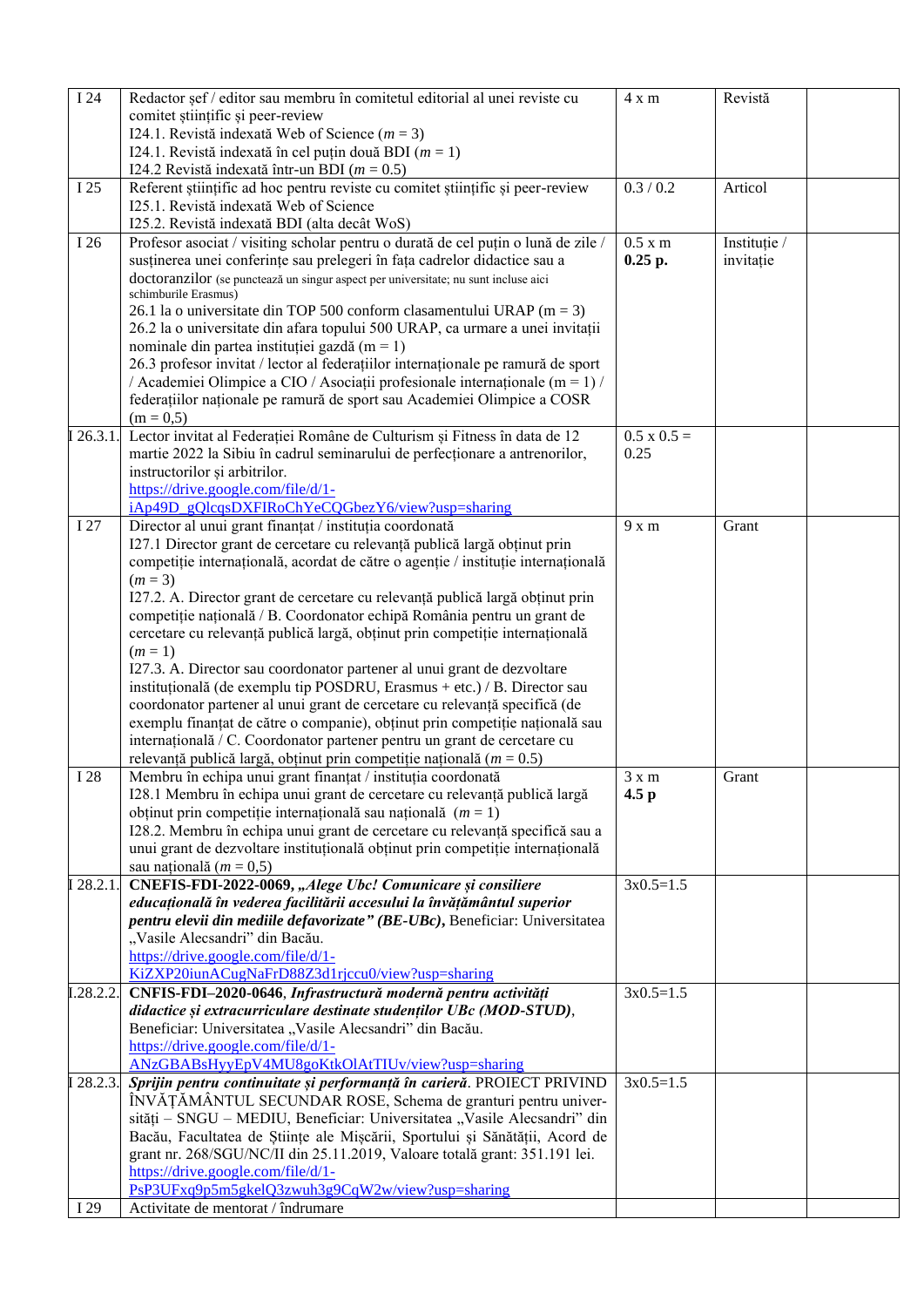|        | 29.1. Conducător științific / membru în comisia de îndrumare sau de                                                                             | 1/0.5          | Doctorand /          |
|--------|-------------------------------------------------------------------------------------------------------------------------------------------------|----------------|----------------------|
|        | evaluare a tezelor de doctorat                                                                                                                  |                | comisie              |
|        | (punctajul total la 29.1 este plafonat la maximum 10 puncte)                                                                                    |                |                      |
|        | 29.2. Mentor cu rol oficial de îndrumare a unor cercetători postdoctorali                                                                       | 1              | Îndrumat             |
| I 30   | 30.1. Inițierea sau coordonarea unor programe de studii universitare sau                                                                        | $\overline{2}$ | Program              |
|        | post-universitare                                                                                                                               |                |                      |
|        | 30.2. Publicarea unor cursuri universitare (nu pot fi punctate aici contribuții                                                                 | 1              | Disciplină           |
|        | ce au fost incluse la indicatorii I3, I7 sau I12)                                                                                               |                |                      |
|        | 30.3. Introducerea unor discipline noi în planul de învățământ                                                                                  | 0.5            |                      |
|        |                                                                                                                                                 | 5 p.           |                      |
| 30.1.1 | Responsabil program studii Kinetoterapie și motricitate specială (frecvență                                                                     | $\overline{c}$ |                      |
|        | redusă)                                                                                                                                         |                |                      |
|        | https://www.ub.ro/smss/structura-facultatii/compartiment-ifr                                                                                    |                |                      |
|        | http://kinetoifr.ub.ro/                                                                                                                         |                |                      |
| 30.2.1 | Gabriel Lupu, 2010, Sociologia sportului, Editura Alma Mater, Bacău,                                                                            | $\mathbf{1}$   |                      |
|        | ISBN 978-606-527-065-7, 112 Pag.                                                                                                                |                |                      |
|        | https://drive.google.com/file/d/1-j1gP0WStkXWz_9aTfDeLFUVIo5Q1-<br>$7r$ /view?usp=sharing                                                       |                |                      |
|        | Gabriel Lupu, 2012, Optimizarea relațiilor psihosociale din cadrul echipelor                                                                    | $\mathbf{1}$   |                      |
| 30.2.1 | de jocuri sportive în vederea creșterii capacității de performanță, Editura                                                                     |                |                      |
|        | Alma Mater, Bacău, ISBN 978-606-527-194-4, 322 Pag.                                                                                             |                |                      |
|        | https://drive.google.com/file/d/100mziKod9RXYohl30HbVhfh4JCxvo63n/v                                                                             |                |                      |
|        | iew?usp=sharing                                                                                                                                 |                |                      |
| 30.2.1 | Gabriel Lupu, 2018, Optimizarea Condiției Fizice - Fitness-Culturism -                                                                          | $\mathbf{1}$   |                      |
|        | curs studii de licență, Editura Alma Mater, Bacău, ISBN 978-606-527-520-                                                                        |                |                      |
|        | 1, 142 Pag.                                                                                                                                     |                |                      |
|        | https://drive.google.com/file/d/1-                                                                                                              |                |                      |
|        | p1r2nDjK4is59US6BEqD56RIY4aVB3E/view?usp=sharing                                                                                                |                |                      |
| I 31   | Coordonarea unui centru sau laborator de cercetare, recunoscut de către                                                                         | $\overline{2}$ | Centru               |
|        | Senatul Universității sau Consiliul Științific al Institutului de cercetare                                                                     |                |                      |
| I 32   | Evaluator proiecte / membru în Panel în competiții internaționale ( $m = 3$ ) /                                                                 | 1 x m          | Ediție               |
|        | naționale ( $m = 1$ ) de granturi de cercetare                                                                                                  |                | competiție           |
| I 33   | Membru în grupul de experți                                                                                                                     | 1 x m          | Comisie              |
|        | 33.1. Comisii / consilii științifice sau organisme internaționale (de exemplu                                                                   |                |                      |
|        | UNESCO, UNICEF, CIO, Federații internaționale pe ramuri de sport etc.)                                                                          |                |                      |
|        | $(m = 3)$                                                                                                                                       |                |                      |
|        | 33.2. Comisii / consilii științifice sau organisme naționale (CNATDCU,                                                                          |                |                      |
|        | CNCS, ANCS, ARACIS sau alt grup de lucru consultativ / de lucru la                                                                              |                |                      |
|        | nivelul MENCS sau la nivel interministerial, alcătuit ca urmare a unui ordin                                                                    |                |                      |
|        | emis de MENCS sau de către un alt for ministerial ( $m = 1$ )                                                                                   |                |                      |
| I 34   | Furnizarea de servicii pentru beneficiarii externi ai instituției (cursuri sau                                                                  | 0,5            | Pe curs              |
| I 35   | programe de formare / perfecționare profesională în domeniu)<br>35.1. Antrenor emerit / profesor emerit / maestru emerit al sportului / arbitru | 3/2/2          | avizat<br>Pe titlu / |
|        | internațional / comisar / observator (se iau în calcul doar calitățile existente la data                                                        |                | premiu /             |
|        | înscrierii în concurs)                                                                                                                          |                | activitate           |
|        | 35.2. Premii pentru activitatea sportivă acordate de către instituții naționale                                                                 |                |                      |
|        | (MTS, MENCS, COSR) sau internaționale                                                                                                           |                |                      |
|        | 35.3. Performante ale sportivilor antrenați (JO, CM, JMU – locurile 1-5; CE,                                                                    |                |                      |
|        | CN – locurile 1), creații pe linia sportului de performanță, recuperării motrice                                                                |                |                      |
|        | și funcționale, kinetoterapiei și kinetoprofilaxie (linii metodice / metodologii                                                                |                |                      |
|        | / strategii de pregătire pe ramuri de sport / probă sportivă recunoscute în                                                                     |                |                      |
|        | comunitatea de specialisti / federații pe ramuri de sport); programe de                                                                         |                |                      |
|        | profilaxie si recuperare prin mijloace kinetice pentru diferite categorii de                                                                    |                |                      |
|        | populație / grupe de vârstă / grupe profesionale / patologii) recunoscute de                                                                    |                |                      |
|        | organisme profesionale și / sau științifice naționale și internaționale.                                                                        |                |                      |

| Aria A 1                    | <b>Criteriu</b> | Indicatori esențiali / suma<br>indicatorilor | <b>Standard</b><br>minimal<br>conferentiar | <b>REALIZAT</b> | <b>Verificare</b><br>punctaj comisie |
|-----------------------------|-----------------|----------------------------------------------|--------------------------------------------|-----------------|--------------------------------------|
| Realizări științifice (A 1) | C <sub>1</sub>  |                                              |                                            | 19.581          |                                      |
|                             | C <sub>2</sub>  | $I$ 3 + $I$ 4                                |                                            | 24              |                                      |
|                             | C <sub>3</sub>  | Total A1 $(11 +  + 115)$                     |                                            | 90.831          |                                      |